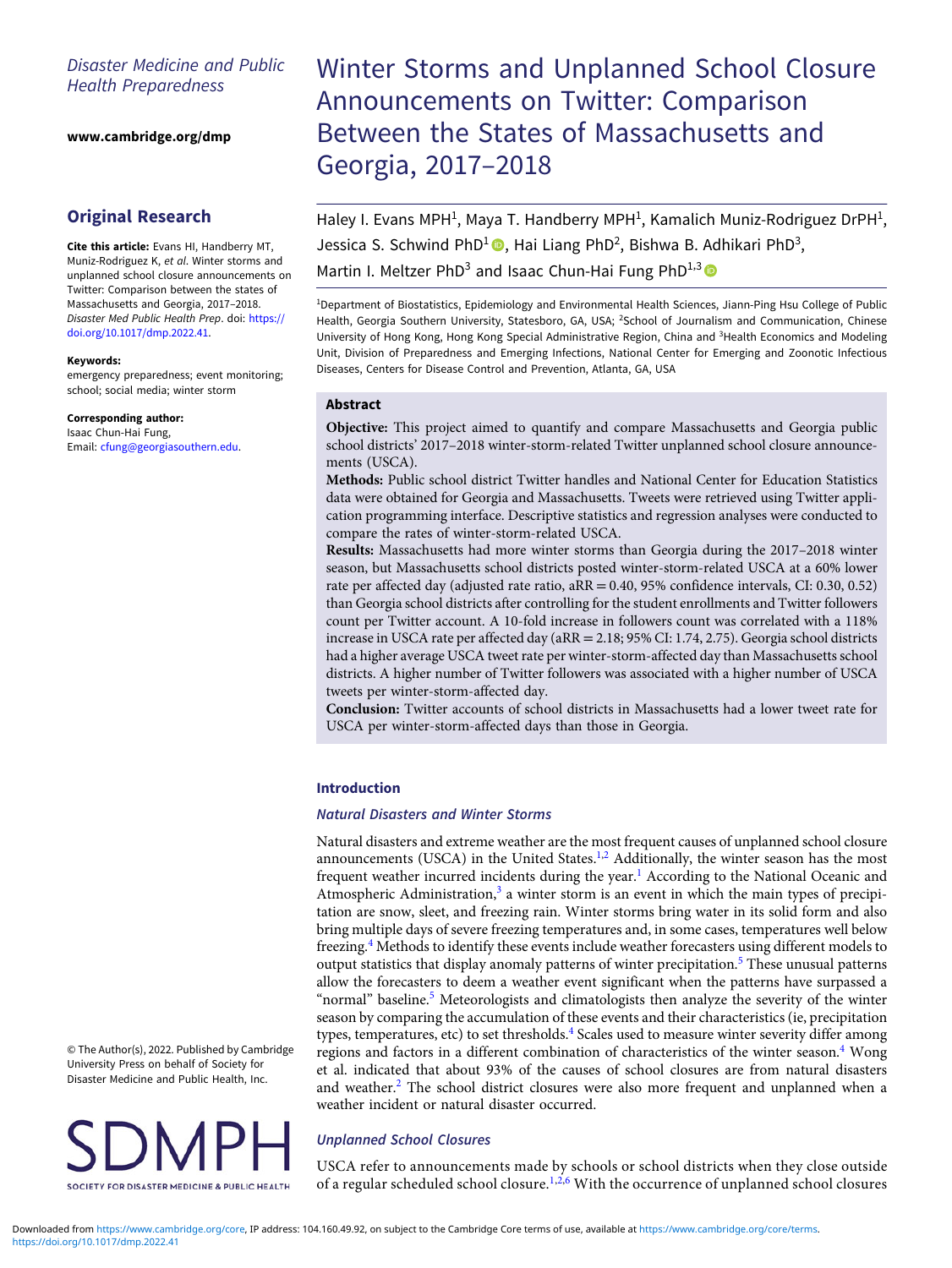(USC), several issues are raised for the stakeholders (eg, students and families) involved. Missing work, finding suitable alternatives for child care for working parents, and the interruption of student learning are some of the concerns.<sup>[7](#page-7-0),[8](#page-7-0)</sup> When USC are

implemented timely and maintained for an appropriate duramiplemented unlery and manitalitied for an appropriate duration in the event of winter storms, the announcements can help<br>keep faculty, staff, students, and their families safe.<sup>6</sup> Due to con-<br>trasting considerations regar tion in the event of winter storms, the announcements can help<br>keep faculty, staff, students, and their families safe.<sup>[6](#page-7-0)</sup> Due to con-<br>trasting considerations regarding school closures, district offi-<br>cials—emergency manage trasting considerations regarding school closures, district offision during natural disasters and must weigh the costs and benefits of USC.<sup>[6](#page-7-0)</sup>

#### Social Media Use in Schools

Traditional media outlets, such as radio and television, have long been used as a communication tool regarding USCA through their news bulletins.<sup>[9](#page-7-0)</sup> In the recent decade, the social media platform Twitter has become widely used for information sharing and they allow messages to be broadcasted before, during, and after a natural disaster.<sup>[10](#page-7-0)-[12](#page-7-0)</sup> Social media allow for the retrieval of real-time information and communication simultaneously.[12](#page-7-0) During extreme weather and natural disasters, social media can be used as a communication tool to post USCA and bring awareness to followers regarding disasters, hazards, and the responses to either event in the hope to reduce risks of both morbidity and mortality.<sup>[2,10](#page-7-0),[12](#page-7-0)-[14](#page-7-0)</sup> Previous studies identified schools and school districts in Michigan and Georgia that made USCA on Twitter.[15](#page-7-0),[16](#page-7-0) Recent studies have also identified USCA on Twitter and Facebook, in response to Hurricane Harvey<sup>[17](#page-7-0)</sup> and wildfires in California.[18](#page-7-0) Social media can be an effective tool of communication for school officials to inform populations while government officials can pick up USCA via social media for the purpose of emergency preparedness and responses.<sup>[6,13](#page-7-0)</sup>

#### The Need for USC Monitoring

School districts are governed by local school boards and are not obliged to report USC to federal authorities. Federal agencies may monitor USCA via traditional media and digital media to obtain baseline data of USC in normal years to facilitate preparedness for natural disasters and disease outbreaks.[2](#page-7-0) Researchers at the Centers for Disease Control and Prevention (CDC) have been investigating different ways to track USCA on traditional media and digital platforms, including searching daily on Google Alert, Google News, and Lexis-Nexis to identify USCA.<sup>[2](#page-7-0)</sup> However, such data sets are not without their limitations. Some USCA might be missed if only the aforementioned online systematic search of data was used alone.<sup>[15,16](#page-7-0)</sup> Prior studies conducted by the corresponding author and his team explored the possibilities of using Twitter as a data source for monitoring USCA in Michigan in the Midwest,<sup>[16](#page-7-0)</sup> Georgia (GA) in the South,<sup>[15](#page-7-0)</sup> and California on the West Coast of the United States.<sup>[18](#page-7-0)</sup> In this study, we expanded our prior research to school districts in Massachusetts (MA) in the Northeast. We acknowledge that other social media platforms may also be used by schools and school districts. Meanwhile, as an extension to Ahweyevu et al.,<sup>[15](#page-7-0)</sup> this study will focus on Twitter, taking advantage of the Twitter data that had already been retrieved.

#### Selection of State, Time Period, and Social Media Platform

In continuation of predecessor studies, analyzing Twitter use as a public health resource, we accessed already obtained Twitter data from GA with the addition of MA for comparison.<sup>[15](#page-7-0)–[17](#page-7-0)</sup> Regarding the difference of emergency preparedness between the Northern and Southern regions of the United States, a manuscript suggested that the northern United States tended to have less media announcements (ie, newspaper, television, radio, Internet, etc), which could lead to being less prepared. Vice versa, the southern United States had more media usage leading to emergency pre-paredness and increased access to supplies.<sup>[19](#page-7-0)</sup> This difference influenced the decision of analyzing the Twitter use for USCA between northern and southern states' school districts. Due to an abnormal number of winter storms that occurred in the South, the 2017–2018 year was selected for observation. The time period chosen for this analysis was from August 1, 2017, to July 31, 2018, to capture 1 full school year. MA and GA were designated to represent the northeast and the south due to their respective geographic locations, a similar number of schools (GA: 2312; MA: 1853 in the 2017–2018 school year), and the presence of at least 1 winter storm during the 2017–2018 winter season. The winter season of 2017–2018 school year in GA and MA extended from December 1, 2017, through March 31, 2018.

#### **Objective**

To better understand, quantify, and compare winter-storm-related USCA, we examined rates of tweets per day by school districts in the states of GA and MA in 3 scenarios: (1) the entire 2017–2018 school year, (2) the 2017–2018 winter season, and (3) the USCA on Twitter during days affected by winter storms. Our hypothesis was that there would be a higher rate of USCA in GA than in MA during days affected by winter storms. We postulated that schools in a northeastern state are better prepared for winter storms than those in a southern state, because residents in the northeast are accustomed to winter storms. In addition to the characteristics of school districts that could be important covariates, such as student number and student-teacher ratio (STR), we also explored characteristics of school districts' Twitter accounts including their number of followers and number of accounts that they follow ("following" counts).

#### Methods

#### Data Retrieval and Management

The population of interest included entire public-school districts in the states of GA and MA. This period included the start date of the first winter storm to the end date of the last winter storm in 2017– 2018 winter season [\(Table 1\)](#page-2-0). Twitter handles for each of the public-school districts in GA and MA were used as the study population and the unit of analysis. Only publicly available tweets were retrieved and analyzed. The distributions of GA and MA school district Twitter accounts by frequency of tweets per account were found in Figures [S1](https://doi.org/10.1017/dmp.2022.41) and [S2.](https://doi.org/10.1017/dmp.2022.41)

GA and MA public-school district data were downloaded from the National Center for Education Statistics (NCES) database.<sup>[20](#page-7-0)</sup> Based on the NCES data, we manually searched for school-district Twitter handles via Google and Twitter. Either the official Twitter account of each school district, a school district Twitter account administered by respective school superintendent, or board of education was identified and used in the analysis. After public-school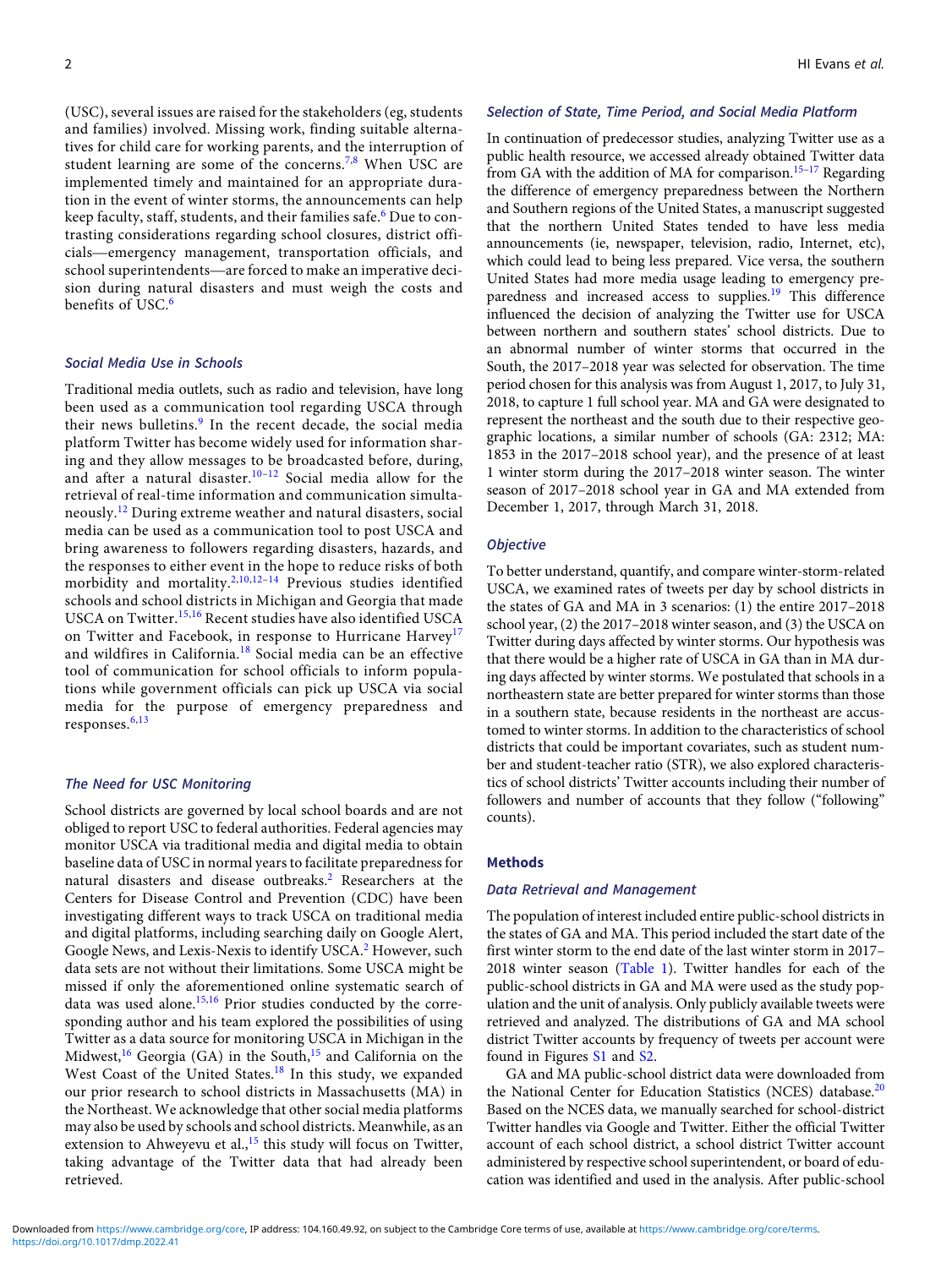<span id="page-2-0"></span>Table 1. Winter storm official names<sup>a</sup>

| <b>Winter storms</b> | Dates                | Days affected | State affected |
|----------------------|----------------------|---------------|----------------|
| Benji                | Dec. 7-10, 2017      | 4             | GA & MA        |
| Grayson              | Jan. 2-4, 2018       | 3             | <b>MA</b>      |
| Hunter               | Jan. 9-14, 2018      | 6             | MA             |
| Inga                 | Jan.14-17, 2018      | 4             | GA             |
| Quinn                | Feb. 28-Mar. 8, 2018 | 9             | MA             |
| Riley                | Mar. 1-4, 2018       |               | MA             |
| Skylar               | Mar. 2-14, 2018      | 11            | MA             |
| Toby                 | Mar. 21-22, 2018     | $\mathcal{P}$ | MA             |

<sup>a</sup>Name of each specific storm that occurred and affected Georgia (GA) or Massachusetts (MA) during the 2017–2018 winter storm season. Also included are the dates they occurred, number of days affected, and which state the winter storm affected. Retrieved from The Weather Channel (2019).

district Twitter handles were retrieved, the handles were used to download all available tweets with Twitter application programming interface (API). The Twitter data set was then merged with the NCES data using the Twitter handle names. The full data set was managed and organized into smaller data sets with the relevant observations pertaining to the school year of 2017–2018 as the first scenario and the winter season from December 1, 2017, to March 31, 2018, as the second scenario. The smaller winter season data set and a keyword list were used to identify the USCA tweets relevant to winter storms that occurred using a keyword function in R version 3.4.3,<sup>[21](#page-7-0)</sup> which created data sets of tweets for each keyword. The keywords were determined by identifying the winter storm names (see Table 1), using The Weather Channel<sup>[22](#page-7-0)</sup> and other words and phrases relevant to USCA as identified in prior stud-ies<sup>[15](#page-7-0),[16](#page-7-0)</sup> (Online Supplementary Materials). The data sets created by identifying winter-storm-specific keywords were combined and used as the winter season USCA data set for the third scenario.

#### Data Analysis

We examined whether a difference existed between school districts in GA and MA in the number of tweets per day during (1) the school year and (2) the winter season, and in the number of (3) USCA per winter-storm-affected day during the winter season. Other covariates included the NCES defined school locality (locale categories: city, suburb, town, rural, and "not applicable"), $^{23}$  the number of schools, and the STR of each school district, and the number of Twitter accounts that followed a school district account (followers count) and the number of Twitter accounts a school district account followed ("following" count) (see Supplementary Materials for further details).

The data were analyzed using R versions  $3.4.3$  to  $3.6.0<sup>21</sup>$  $3.6.0<sup>21</sup>$  $3.6.0<sup>21</sup>$ Percentages, histograms, correlation charts, and other descriptive statistics were performed on relevant variables listed above. Also, inferential statistics such as chi-square and Wilcoxon signed-rank tests were performed to test the significance between relevant variables. Due to a highly skewed distribution of predictor variables chosen (number of students, STR, followers count, and "following" count), the relevant data were  $log_{10}$ -transformed (Figures [S3](https://doi.org/10.1017/dmp.2022.41)–[S6\)](https://doi.org/10.1017/dmp.2022.41). Negative binomial regression models were used to compute rate ratios with GA as the reference group for the state variable. Statistically significant rate ratios and interaction terms when assessing effect modification were set *a priori* at  $\alpha = 0.05$ . When assessing for confounding, variables were included in the final

adjusted model when there was a 10% difference between the crude rate ratio and the adjusted rate ratio (aRR) for state. A bidirectional elimination stepwise regression model building approach was utilized to achieve the final adjusted model to describe the relationship between state and tweet rates.

#### Results

During the 2017–2018 winter season, GA had a total of 8 days that were affected by 2 winter storms while MA had a total of 39 days that were affected by 7 winter storms. In total, there were 8 winter storms affecting at least 1 of the 2 states (see Table 1).

During the 2017–2018 school year, 66 (28.45%) of 232 publicschool districts in GA and 176 (40.84%) of 431 public-school districts in MA had Twitter accounts ( $\chi^2$  = 4.4407; P = 0.04; Table [S1\)](https://doi.org/10.1017/dmp.2022.41). Among the 66 school districts in GA with Twitter accounts, 11 (16.7%), 16 (24.2%), 14 (21.2%), and 25 (37.9%) were in city, suburb, town, and rural areas, respectively ([Table 2](#page-3-0)). Among the 176 school districts in MA with Twitter accounts, 25 (14.2%), 125 (71.0%), 5 (2.8%), and 16 (9.1%) were in city, suburb, town, and rural areas, respectively, while the locality information of 5 (2.9%) was not available (see [Table 2\)](#page-3-0). Among the school districts with Twitter accounts, a majority had 750 or fewer tweets in total (GA: 72.7%, 48/66; MA: 89.2%, 157/176; Table [S2,](https://doi.org/10.1017/dmp.2022.41) Figures [S1](https://doi.org/10.1017/dmp.2022.41)–[S2\)](https://doi.org/10.1017/dmp.2022.41). In total, 45 461 and 60 835 tweets were posted by 66 and 176 school district Twitter accounts in GA and MA, respectively, of which 15 950 (35.1%) and 22 341 (36.7%) were posted during the winter seasons, and 1075 (2.4%) and 3408 (5.6%) were tweets with USCAs during winter-storm-affected days (see [Table 2\)](#page-3-0). Frequencies of tweets vary over time during winter storms and other weeks [\(Figures 1](#page-3-0) and [2](#page-4-0)). GA city and suburban school districts tweeted more tweets per district than their respective counterparts in MA ([Figure 3](#page-5-0)). Given that in MA, 71% of school districts with Twitter accounts were in the suburb, it is not surprising that 75.9%, 77.3%, and 75.4% of tweets posted by MA school districts were from suburb districts, in the 2017–2018 school year, 2017– 2018 winter season, and the USCA tweets during winter-stormaffected days, respectively. While 40.9% of school districts with Twitter accounts in GA were in the cities and in the suburbs, they accounted for approximately 6 in 10 tweets posted by GA school districts in 2017–2018 school year, 2017–2018 winter season, and the USCA tweets during winter-storm-affected days, respectively (see [Table 2](#page-3-0)).

Among the districts with Twitter accounts, GA had higher medians for number of schools  $(15; P < 0.0001)$ , students (10 305; P < 0.0001), and Twitter followers (2808; P < 0.0001) per district than MA (6, 3040, and 1052, respectively). MA districts with Twitter accounts had a significantly higher median STR (35;  $P < 0.0001$ ) than their GA counterparts (15.37), and the median number of Twitter accounts followed per school district Twitter account in MA was not significantly different (102;  $P = 0.27$ ) from that of the school district Twitter accounts in GA (100) (Table [S3](https://doi.org/10.1017/dmp.2022.41)). Increases in Twitter usage were seen during all winter storms in both states except for Winter Storm Toby in MA (see [Figures 1](#page-3-0) and [2](#page-4-0)). The median tweet rate of USCA in GA school districts on winter-storm-affected days (3.38 tweets/affected day) was not statistically different from that in MA (0.79 tweets/ affected day)  $(P = 0.31)$  (Table [S4\)](https://doi.org/10.1017/dmp.2022.41).

The number of students in a school district and the number of followers of a school district Twitter account were identified as confounders for the association between the state (of MA versus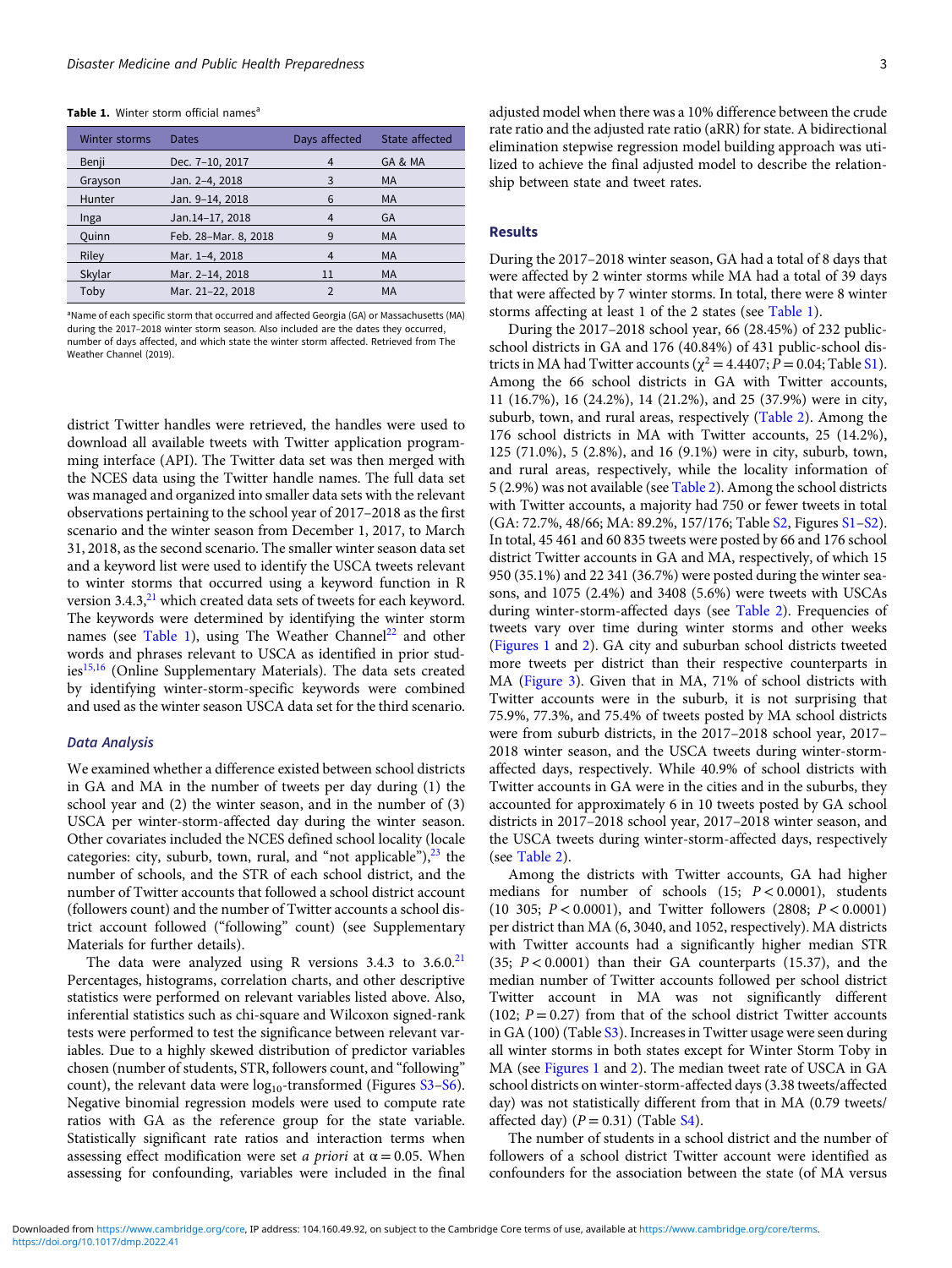<span id="page-3-0"></span>Table 2. Number of school districts with Twitter accounts and their tweets by locality for the school year, winter season, and unplanned school closure announcements

|               |           |                                                  | Tweet count, n (%) |                                    |              |                                      |            |                                                                                  |
|---------------|-----------|--------------------------------------------------|--------------------|------------------------------------|--------------|--------------------------------------|------------|----------------------------------------------------------------------------------|
|               |           | School districts with<br>Twitter accounts, n (%) |                    | 2017-2018 School year <sup>a</sup> |              | 2017-2018 Winter season <sup>a</sup> |            | 2017-2018 Winter storm<br>unplanned school closure<br>announcements <sup>a</sup> |
| Locality      | <b>GA</b> | <b>MA</b>                                        | <b>GA</b>          | <b>MA</b>                          | GA           | <b>MA</b>                            | <b>GA</b>  | <b>MA</b>                                                                        |
| City          | 11(16.7)  | 25(14.2)                                         | 11 820 (26.0)      | 6270 (10.3)                        | 4086 (25.6)  | 2039(9.1)                            | 258 (24.0) | 313(9.2)                                                                         |
| Suburb        | 16(24.2)  | 125(71.0)                                        | 14 958 (32.9)      | 46 204 (75.9)                      | 5386 (33.8)  | 17 271 (77.3)                        | 396 (36.8) | 2568 (75.4)                                                                      |
| Town          | 14(21.2)  | 5(2.8)                                           | 6117(13.5)         | 2114(3.5)                          | 2138 (13.4)  | 800(3.6)                             | 96(8.9)    | 151(4.4)                                                                         |
| Rural         | 25(37.9)  | 16(9.1)                                          | 12 566 (27.6)      | 5445 (9.0)                         | 4340 (27.2)  | 1904 (8.5)                           | 325(30.2)  | 295(8.7)                                                                         |
| Not available | 0(0)      | 5(2.9)                                           | 0(0)               | 802(1.3)                           | 0(0)         | 327(1.5)                             | 0(0)       | 81(2.4)                                                                          |
| Total         | 66 (100)  | 176 (100)                                        | 45 461 (100)       | 60 835 (100)                       | 15 950 (100) | 22 341 (100)                         | 1075 (100) | 3408 (100)                                                                       |

<sup>a</sup>A chi-square test was used to determine whether the amount of tweets per locality in GA and MA were significantly different from one another. The P-values were < 0.0001 in all 3 comparisons.



Figure 1. Frequency of tweets per week in the 2017-2018 school year for all Georgia school districts that had Twitter accounts with the timing of winter storms indicated. The xaxis indicates the week in a calendar year. Weeks in 2017 (gray) and 2018 (black) are connected in 2 separate lines.

GA) and the number of USCA per winter-storm-affected day (USCA rate). These confounders were added to the final adjusted models for all 3 scenarios [\(Table 3](#page-6-0) and Tables [S5](https://doi.org/10.1017/dmp.2022.41)–[S14](https://doi.org/10.1017/dmp.2022.41)). After adjusting for these confounders, there were no differences in the number of tweets per day between school district Twitter accounts in MA and GA in the adjusted models for the school year  $(aRR = 0.86; 95\% \text{ CI: } 0.63, 1.17; P = 0.37)$  and for the winter season  $(aRR = 0.94; 95\% \text{ CI: } 0.68, 1.28; P = 0.70)$ , respectively ([Table 4](#page-6-0)).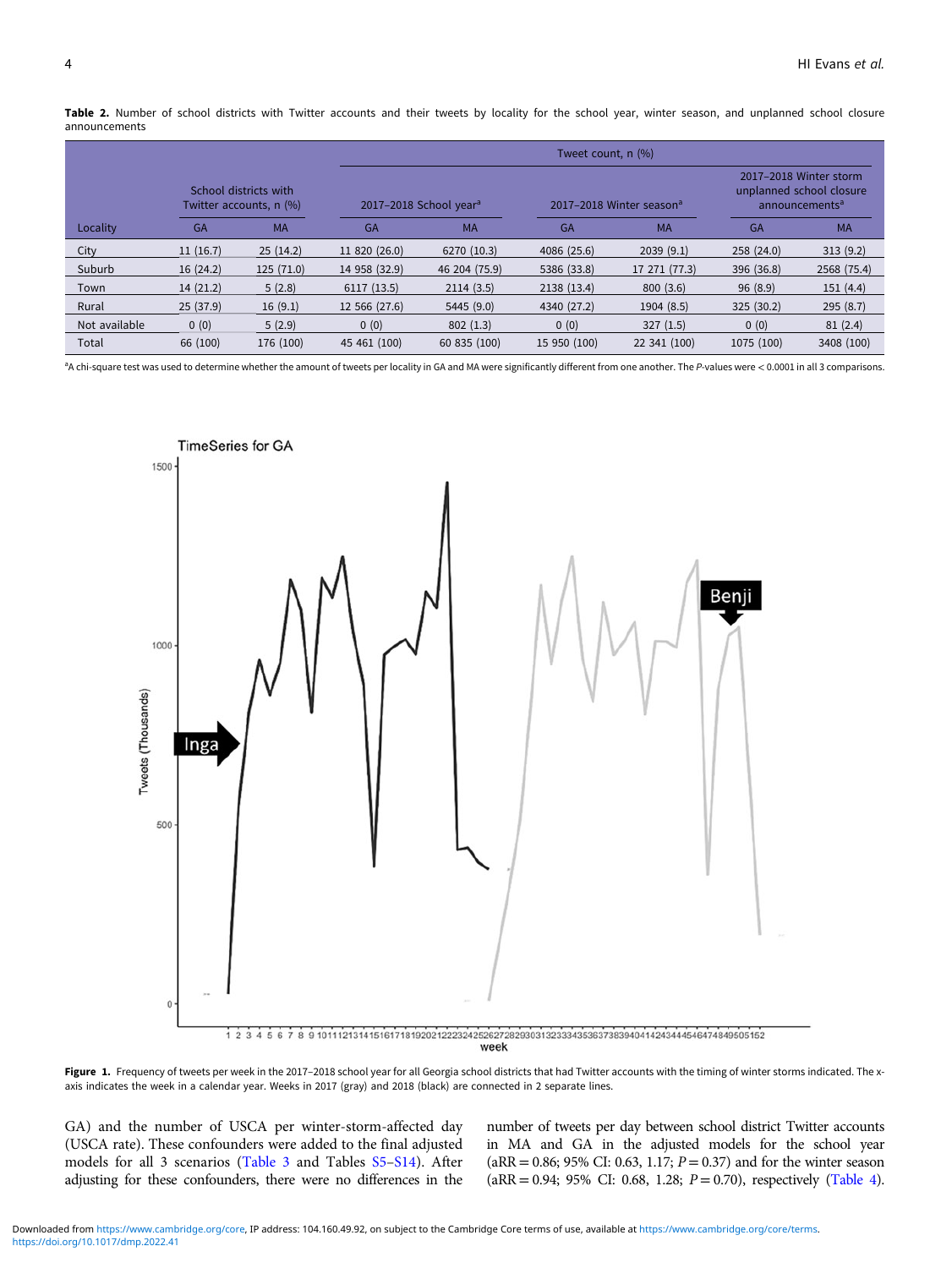<span id="page-4-0"></span>

week

Figure 2. Frequency of tweets per week in the 2017-2018 school year for all Massachusetts school districts that had Twitter accounts with the timing of winter storms indicated. The x-axis indicates the week in a calendar year. Weeks in 2017 (gray) and 2018 (black) are connected in 2 separate lines.

However, the number of USCA per winter-storm-affected day was 60% lower in MA than in GA after controlling for the number of students and the number of followers ( $aRR = 0.40$ ;  $95\%$  CI: 0.30, 0.52;  $P < 0.0001$ ) ([Table 4](#page-6-0)).

A school district Twitter account's followers count was found to be strongly associated with its Twitter activity. A 10-fold increase in followers count was associated with 165% increase in tweets per day in the 2017–2018 school year (aRR = 2.65; 95% CI: 2.01, 3.51;  $P < 0.0001$ ), 152% increase in tweets per day in the 2017–2018 winter season (aRR = 2.52; 95% CI: 1.91, 3.35; P < 0.0001), and 118% increase in USCA per winter-storm-affected day (aRR = 2.18; 95% CI: 1.74, 2.75;  $P < 0.0001$ ) adjusted for state and the number of students (see [Table 4](#page-6-0)).

#### Limitations

This data set of tweets was obtained from the Twitter accounts of a cross-sectional population of school districts of 2 states over 1 winter season. Given the nature of a cross-sectional study, associations between variables identified in this study do not imply causality in any direction. Future longitudinal studies of winterstorm-related USCA across multiple years may provide more insight regarding Twitter usage for winter storms and natural

disasters. Expanding the time period of study would allow for researchers to gain knowledge on any Twitter activity trends that may occur during natural hazards and other disasters. Additionally, there was no gold standard to determine whether school districts in the United States closed or whether they closed but did not make an announcement[.2](#page-7-0) Since school districts in the United States were not obliged to report USC to any federal authorities, we did not have access to other data sets the CDC or other federal agencies may have regarding USC to compare with our Twitter data. School districts may not have an active Twitter account and announce USC regularly like an active user would. They may choose to announce their USC via other means, such as local television stations, text messages, and phone calls, which are out of the scope of this project. Furthermore, in this study, only school districts were studied. The Twitter accounts of individual public schools in a district were out of the scope of this paper. Charter and private schools were not part of the school districts. Moreover, only 1 in 4 US adult Internet users is an active Twitter user, and Twitter coverage among the general population may vary across states. $^{24}$  Announcing an emergency or event on Twitter may not reach everyone in the general public directly, especially in states with lower Twitter coverage. Further research can explore other characteristics associated with Twitter usage across various states and their association with the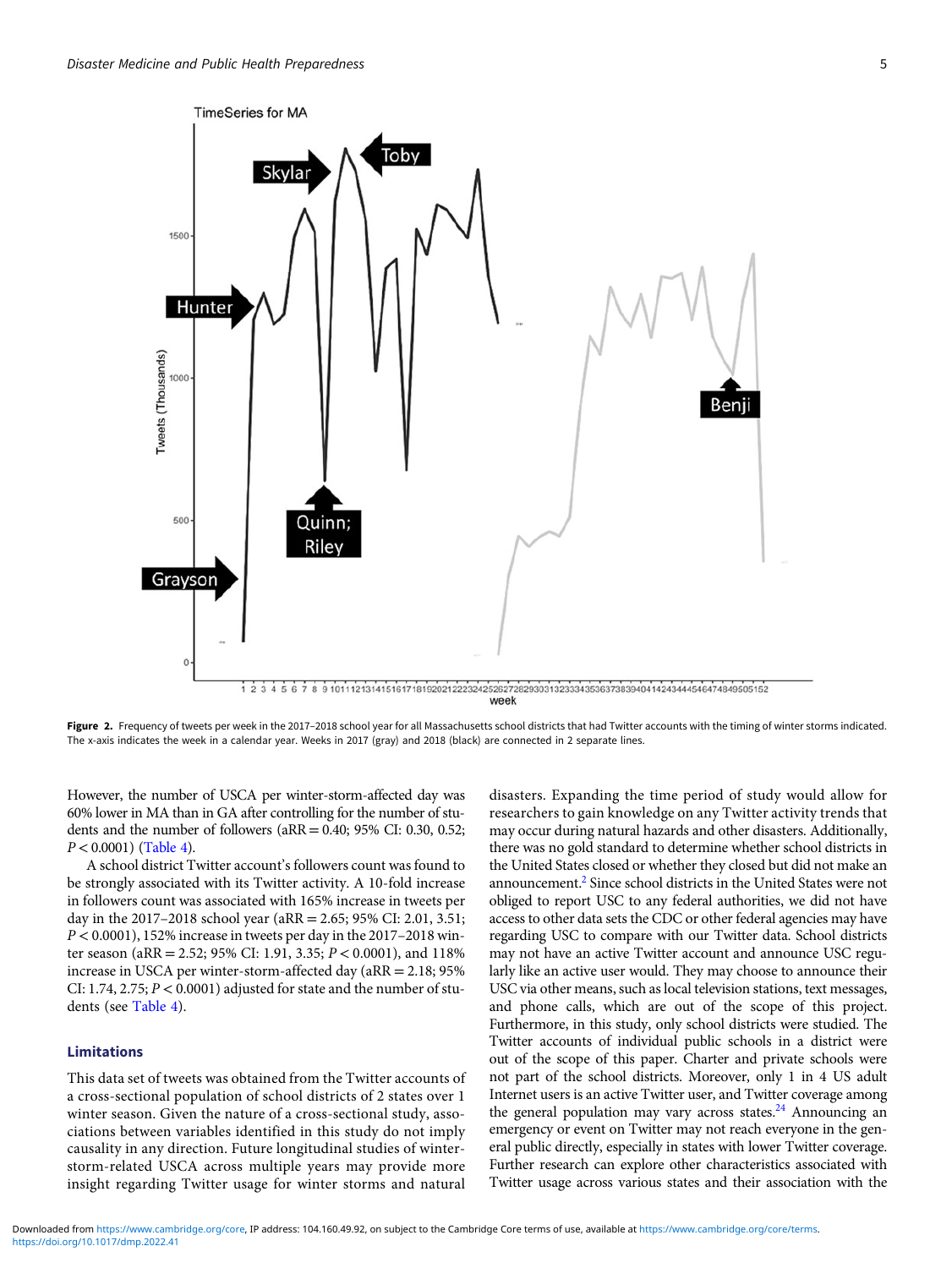#### **Tweet Frequencies by Locality**

<span id="page-5-0"></span>

Figure 3. The median, interquartile range, and 95% confidence interval of the distribution of the total number of tweets of each school district Twitter account by state (GA: Georgia; MA: Massachusetts) and locality (city, suburb, town, rural, and data not available) in the school year of 2017–2018.

school districts' decision to communicate with stakeholders via Twitter. When school and community leaders consider using digital technologies to communicate with community members, they should take into account their preference in technology adoption. Finally, although we assessed various factors that can affect social media use seen in school districts, residual confounding might exist. Future studies can incorporate other factors potentially associated with social media use for USCA. There is also a need for analyzing the difference in social media use between regions and states in the United States.

#### Discussion

#### Implications of Major Findings

The results indicate that school district officials in GA and MA did use Twitter to disseminate emergency management information to the general public. Results presented here supported the hypothesis that while school districts in MA experienced more frequent winter storms during the 2017–2018 winter season than those in GA, school districts in MA posted fewer USCA on Twitter per winter-storm-affected day than those in GA. Differences were seen in the distribution of tweets per locality, rates of tweets, number of students, STR, number of Twitter followers, and number of Twitter accounts followed ("following") in both GA and MA.

In winter 2017–2018, school districts in GA had a significantly higher rate of tweeting USCA during winter-storm-affected days

than school districts in MA even though winter storms happened more frequently in MA than GA. This is congruent with the possibility, but does not prove, that public schools in MA are better prepared and closed less often during winter storms than their counterparts in GA. This is in line with our speculation that there could be more USCs in GA than MA during winter storms, and many of these GA school districts used Twitter to broadcast their USCA.

#### Findings in the Context of Published Literature

Our observation of increases in Twitter activity of school districts in GA and MA anticipating and during winter storms, [Figures 1](#page-3-0) and [2](#page-4-0) align with other studies that observed increases of tweet rates during certain natural disasters and natural hazards such as floods, earthquakes, hurricanes, and wildfires.<sup>[12,14,](#page-7-0)[25](#page-8-0)</sup> Studies have shown the number of tweets regarding a specific topic, emergency or event, matters when influencing the audience, and relaying mes-sages.<sup>[25](#page-8-0)–[27](#page-8-0)</sup> As found in Lachlan et al.,<sup>27</sup> emergency management organization's use of appropriately selected hashtags in their tweets would facilitate emergency message dissemination on Twitter, anticipating and during a severe winter storm "Nemo" that affected MA in February 2013.

Similar to other studies, $11,26$  $11,26$  $11,26$  our results found that, after adjusting for the state and the number of students enrolled in a school district, the more Twitter followers of a school district had, the higher tweet rate it had over the entire school year and in the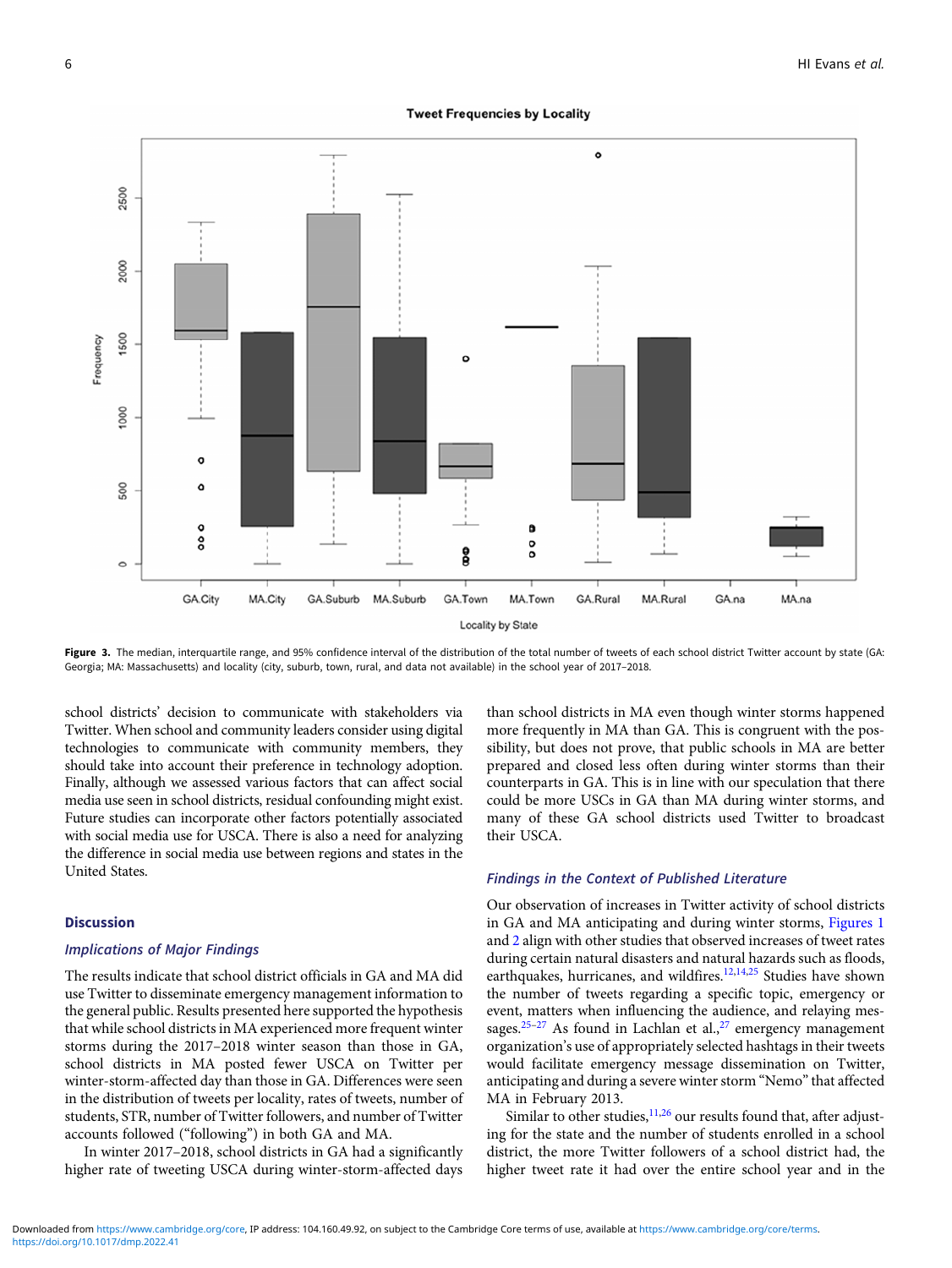<span id="page-6-0"></span>Table 3. Crude and adjusted rate ratios of Massachusetts (as compared with Georgia) and other covariates in different negative binomial models of unplanned school closure announcement tweets on winter-storm affected days in 2017–2018

| Rate ratio                                            |               |                                    |                                                     |                                                            | <b>Models</b>                                                   |                                           |                                           |                                                             |                                                             |
|-------------------------------------------------------|---------------|------------------------------------|-----------------------------------------------------|------------------------------------------------------------|-----------------------------------------------------------------|-------------------------------------------|-------------------------------------------|-------------------------------------------------------------|-------------------------------------------------------------|
| Variable                                              | <b>State</b>  | $Log10$ (stu-<br>dent num-<br>ber) | Log <sub>10</sub><br>(student-<br>teacher<br>ratio) | Log <sub>10</sub><br>(student<br>number) $\times$<br>state | Log <sub>10</sub> (student-<br>teacher ratio) $\times$<br>state | Log <sub>10</sub><br>(following<br>count) | Log <sub>10</sub><br>(followers<br>count) | Log <sub>10</sub><br>(following<br>count) $\times$<br>state | Log <sub>10</sub><br>(followers<br>count) $\times$<br>state |
| State                                                 | 0.25<br>$***$ | $0.33***$                          | $0.26***$                                           | 0.19                                                       | $0.11 *$                                                        | $0.26***$                                 | $0.40***$                                 | $0.34$ **                                                   | $0.30 *$                                                    |
| <b>NCES</b> data                                      |               |                                    |                                                     |                                                            |                                                                 |                                           |                                           |                                                             |                                                             |
| Log <sub>10</sub> (student<br>number)                 |               | $1.47***$                          |                                                     | 1.36                                                       |                                                                 |                                           |                                           |                                                             |                                                             |
| $Log10$ (student-<br>teacher ratio)                   |               |                                    | 0.90                                                |                                                            | 0.47                                                            |                                           |                                           |                                                             |                                                             |
| $Log10$ (student<br>number) $\times$ state            |               |                                    |                                                     | 1.16                                                       |                                                                 |                                           |                                           |                                                             |                                                             |
| $Log10$ (student-<br>teacher ratio) $\times$<br>state |               |                                    |                                                     |                                                            | 2.03                                                            |                                           |                                           |                                                             |                                                             |
| <b>Twitter</b><br>metadata                            |               |                                    |                                                     |                                                            |                                                                 |                                           |                                           |                                                             |                                                             |
| $Log10$ (following<br>count)                          |               |                                    |                                                     |                                                            |                                                                 | $1.30***$                                 |                                           | $1.45*$                                                     |                                                             |
| $Log10$ (followers<br>count)                          |               |                                    |                                                     |                                                            |                                                                 |                                           | $2.19***$                                 |                                                             | $2.10***$                                                   |
| $Log10$ (following<br>count) $\times$ state           |               |                                    |                                                     |                                                            |                                                                 |                                           |                                           | 0.86                                                        |                                                             |
| $Log10$ (followers<br>$count) \times state$           |               |                                    |                                                     |                                                            |                                                                 |                                           |                                           |                                                             | 1.10                                                        |

\*P < 0.5, \*\*P < 0.01, \*\*\*P < 0.001; State = the rate ratio of Massachusetts as compared with the reference state of Georgia; × between two variables refers to the interaction term.

| Variable                                                                                    | Adjusted rate ratio (95% CI) | P-value  |
|---------------------------------------------------------------------------------------------|------------------------------|----------|
| Model (a)<br>Outcome: tweets per day, 2017-2018 school year                                 |                              |          |
| Predictors:                                                                                 |                              |          |
| State                                                                                       |                              | 0.37     |
| Massachusetts                                                                               | $0.86$ $(0.63, 1.17)$        |          |
| Georgia                                                                                     | Reference                    |          |
| $Log10$ (student number)                                                                    | 1.38(1.03, 1.83)             | 0.02     |
| $Log10$ (followers count)                                                                   | $2.65$ $(2.01, 3.51)$        | < 0.0001 |
| Model (b)                                                                                   |                              |          |
| Outcome: tweets per day, 2017-2018 winter season                                            |                              |          |
| Predictors:                                                                                 |                              |          |
| State                                                                                       |                              | 0.70     |
| Massachusetts                                                                               | $0.94$ (0.68, 1.28)          |          |
| Georgia                                                                                     | Reference                    |          |
| Log <sub>10</sub> (student number)                                                          | 1.35(1.00, 1.78)             | 0.04     |
| $Log10$ (followers count)                                                                   | $2.52$ (1.91, 3.35)          | < 0.0001 |
| Model (c)                                                                                   |                              |          |
| Outcome: unplanned school closure announcements<br>on Twitter per winter-storm affected day |                              |          |
| Predictors:                                                                                 |                              |          |
| State                                                                                       |                              | < 0.0001 |
| Massachusetts                                                                               | $0.40$ $(0.30, 0.52)$        |          |
| Georgia                                                                                     | Reference                    |          |
| $Log10$ (student number)                                                                    | $1.01$ (0.79, 1.28)          | 0.93     |
| $Log10$ (followers count)                                                                   | 2.18 (1.74, 2.75)            | < 0.0001 |

Table 4. Adjusted rate ratios of daily tweet rate in 2017–2018 school year and in the winter season of 2017–2018, and of the rate of unplanned school closure announcements on Twitter per winter-storm affected day in the winter season of 2017–2018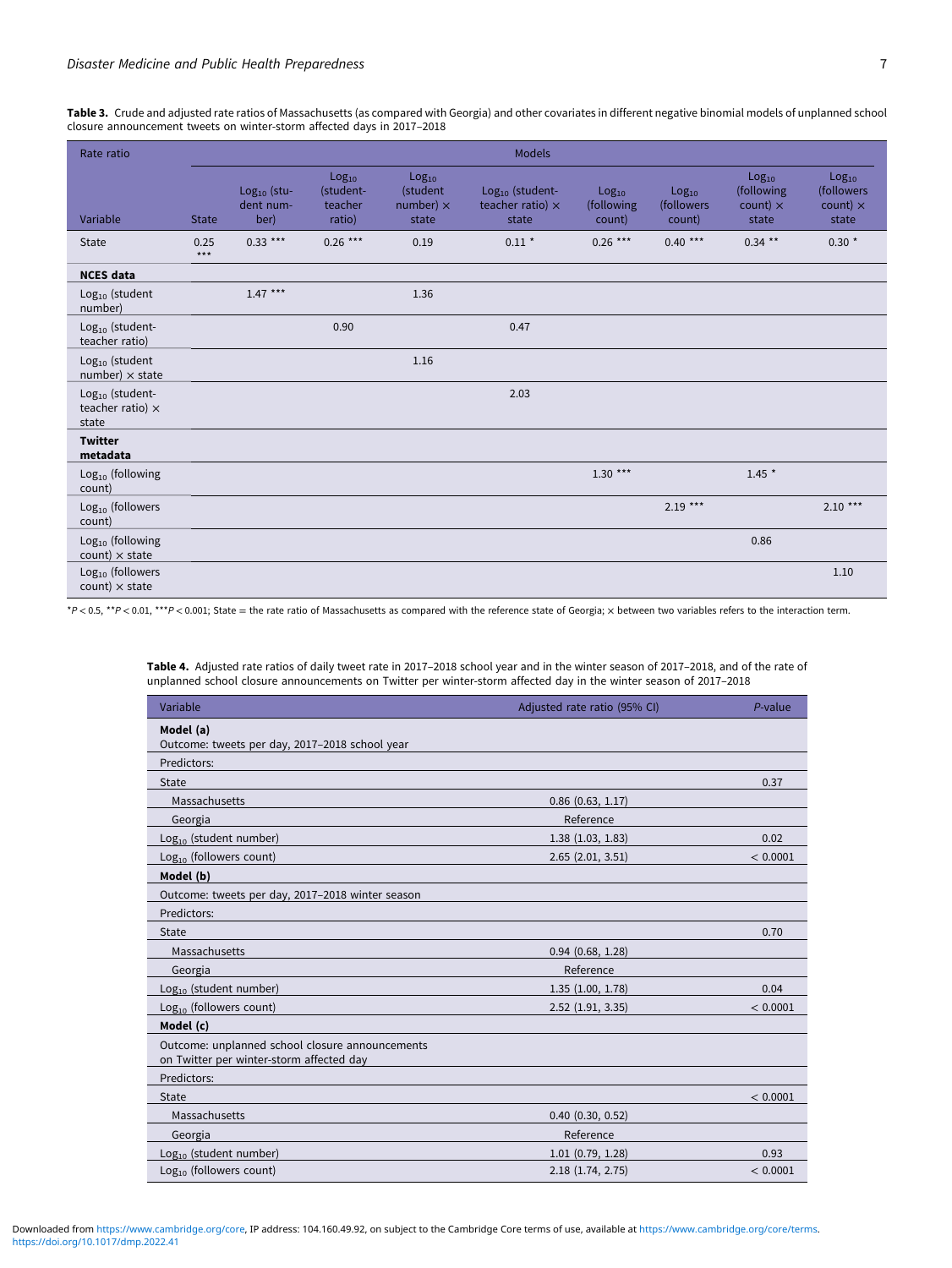<span id="page-7-0"></span>winter, and a higher rate of posting USCA on Twitter during winter storm days. The number of followers having an association with tweet activity and a Twitter account's influence on its audience was also described by Kruikemeier.<sup>[25](#page-8-0)</sup> However, as Razis and Anagnostopoulos<sup>[26](#page-8-0)</sup> mentioned, not only is the number of followers important for an account to have an influence on social media, but also that influence is "directly dependent of the account's activity measured by a tweet creation rate value." Other research has also shown the relationship between followers count and the quantity of tweets were important for the distribution of information on social media.<sup>11,[26](#page-8-0)</sup> Followers count was seen to be associated with the retweet count of health communication tweets, $28$  while Liang et al.[29](#page-8-0) found that the actual dissemination of health-related information counts on having celebrities who followed an organization to retweet its messages to the celebrities' many followers.

#### Public Health Implications

This study adds to the scientific literature further evidence of Twitter used as a communication tool during natural disasters and other public health emergencies.<sup>10,[30](#page-8-0)-[32](#page-8-0)</sup> CDC researchers can utilize Twitter to monitor winter-storm-related USCA, as they did with hurricane-related USCA.<sup>17</sup>

#### Conclusions

Findings from this study supported our hypothesis that Twitter accounts of school districts in MA had a lower tweet rate for USCA per winter-storm-affected days than those in GA. When Twitter accounts of school districts and other public institutions are monitored by researchers in the CDC and other federal agencies for USCA for the purpose of emergency and disaster preparedness, their number of followers should be taken into consideration.

Supplementary Material. To view supplementary material for this article, please visit <https://doi.org/10.1017/dmp.2022.41>

Acknowledgments. The authors would like to thank Erica Ledel, Lindsey Vaughn, Sonam Sherpa, and Doyinsola Babatunde for the manual retrieval of Massachusetts public school districts' Twitter handles. The authors would also like to thank Dr Jingjing Yin who taught statistics to the co-first authors.

Author Contributions. HIE and MTH are co-first authors and contributed equally to the study.

Funding Statement. IC-HF acknowledges support from the CDC (18IPA1808820; 19IPA1908208).

Conflict(s) of Interest. The authors have no conflicts of interest to declare.

Ethical Standards. This project is approved by the corresponding author's university Institutional Review Board (IRB) under IRB number H15083 and was determined to be exempt from full review.

#### References

- 1. Wang Z, Ye X. Social media analytics for natural disaster management. Int J Geogr Inf Sci. 2018;32(1):49-72.
- 2. Wong KK, Shi J, Gao H, et al. Why is school closed today? Unplanned K-12 school closures in the United States, 2011–2013. PLoS One. 2014;9(12):e113755.
- 3. NOAA National Severe Storms Laboratory. NSSL. Published date unknown. Accessed April 1, 2019. <https://www.nssl.noaa.gov/>
- 4. Mayes Boustead BE, Hilberg SD, Shulski MD, Hubbard KG. The accumulated winter season severity index (AWSSI). J Appl Meteorol Climatol. 2015;54(8):1693-1712.
- 5. Grumm RH, Hart R. Standardized anomalies applied to significant cold season weather events: preliminary findings. *Weather Forecast*. 2001;<br>16(6):736-754.<br>**Rainey JJ, Kenney J, Wilburn B,** *et al*. Online work force analyzes social<br>media to identify consequences of an unplanned school closu 16(6):736-754.
- 6. Rainey JJ, Kenney J, Wilburn B, et al. Online work force analyzes social media to identify consequences of an unplanned school closure—using technology to prepare for the next pandemic. PLoS One. 2016;11(9): e0163207.
- 7. Zheteyeva Y, Rainey JJ, Gao H, et al. Unintended costs and consequences of school closures implemented in preparation for Hurricane Isaac in Harrison County School District, Mississippi, August–September 2012. PLoS One. 2017;12(11):e0184326.
- 8. Berkman BE. Mitigating pandemic influenza: the ethics of implementing a school closure policy. J Public Health Manag Pract. 2008;14(4):372-378.
- 9. Pelfrey WV. Emergency manager perceptions of the effectiveness and limitations of mass notification systems: a mixed method study. J Homel Secur Emerg Manag. 2021;18(1):49-65.
- 10. Finch KC, Snook KR, Duke CH, et al. Public health implications of social media use during natural disasters, environmental disasters, and other environmental concerns. Nat Hazards. 2016;83(1):729-760.
- 11. Niles MT, Emery BF, Reagan AJ, et al. Social media usage patterns during natural hazards. PLoS One. 2019;14(2):e0210484. doi: [10.1371/journal.](https://doi.org/10.1371/journal.pone.0210484) [pone.0210484](https://doi.org/10.1371/journal.pone.0210484)
- 12. Kongthon A, Haruechaiyasak C, Pailai J, Kongyoung S. The role of Twitter during a natural disaster: case study of 2011 Thai flood. 2012 Proceedings of PICMET '12: Technology Management for Emerging Technologies. 2012; 2227-2232. <https://ieeexplore.ieee.org/document/6304238>
- 13. Fung ICH, Tse ZTH, Fu KW. The use of social media in public health surveillance. Western Pac Surveill Response J. 2015;6(2):3-6.
- 14. Olteanu A, Vieweg S, Castillo C. What to expect when the unexpected happens: social media communications across crises. In Proceedings of the 18th ACM Conference on Computer Supported Cooperative Work and Social Computing. 2015;994-1009. [https://dl.acm.org/doi/10.1145/](https://doi.org/https://dl.acm.org/doi/10.1145/2675133.2675242) [2675133.2675242](https://doi.org/https://dl.acm.org/doi/10.1145/2675133.2675242)
- 15. Ahweyevu JO, Chukwudebe NP, Buchanan BM, et al. Using Twitter to track unplanned school closures: Georgia public schools, 2015–17. Disaster Med Public Health Prep. 2021;15(5):568-572. [https://doi.org/10.](https://doi.org/10.1017/dmp.2020.65) [1017/dmp.2020.65](https://doi.org/10.1017/dmp.2020.65)
- 16. Jackson AM, Mullican LA, Tse ZTH, et al. Unplanned closure of public schools in Michigan, 2015–2016: cross-sectional study on rurality and digital data harvesting. J School Health. 2020;90(7):511-519. [https://doi.org/10.](https://doi.org/10.1111/josh.12901) [1111/josh.12901](https://doi.org/10.1111/josh.12901)
- 17. Jackson AM, Ahmed F. Assessing characteristics of unplanned school closures that occurred in the United States in response to Hurricane Harvey in 2017. Disaster Med Public Health Prep. 2020;14(1):125-129. [https://doi.org/](https://doi.org/10.1017/dmp.2019.159) [10.1017/dmp.2019.159](https://doi.org/10.1017/dmp.2019.159)
- 18. Buchanan BM, Evans HI, Chukwudebe NP, et al. Monitoring different social media platforms to report unplanned school closures due to wildfires in California, October and December 2017. Disaster Med Public Health Prep. <https://doi.org/10.1017/dmp.2022.32>
- 19. Murphy ST, Cody M, Frank LB, et al. Predictors of emergency preparedness and compliance. Accessed December 23, 2021. [https://annenberg.](https://annenberg.usc.edu/sites/default/files/2015/04/29/Predictors%20of%20Emergency%20Preparedness%20and%20Compliance%20Sheila%20Murphy.pdf) [usc.edu/sites/default/files/2015/04/29/Predictors%20of%20Emergency%](https://annenberg.usc.edu/sites/default/files/2015/04/29/Predictors%20of%20Emergency%20Preparedness%20and%20Compliance%20Sheila%20Murphy.pdf) [20Preparedness%20and%20Compliance%20Sheila%20Murphy.pdf](https://annenberg.usc.edu/sites/default/files/2015/04/29/Predictors%20of%20Emergency%20Preparedness%20and%20Compliance%20Sheila%20Murphy.pdf)
- 20. Home Page, US Department of Education. The National Center for Education Statistics (NCES). Published date unknown. Accessed October 21, 2018. <https://nces.ed.gov>
- 21. R: A Language and Environment for Statistical Computing. R Foundation for Statistical Computing, Vienna, Austria. ISBN 3-900051-07-0. R Core Team. Published 2019. Accessed January 12, 2022. [http://www.R-project.](http://www.R-project.org/) [org/](http://www.R-project.org/)
- 22. National and Local Weather Radar, Daily Forecast, Hurricane and Information. The Weather Channel. Published 2019. Accessed September 16, 2019. <https://weather.com/>
- 23. Rural Education in America, Definitions, School Locale Definitions. The National Center for Education Statistics (NCES). Published date unknown. Accessed December 8, 2019. [https://nces.ed.gov/surveys/](https://nces.ed.gov/surveys/ruraled/definitions.asp) [ruraled/definitions.asp](https://nces.ed.gov/surveys/ruraled/definitions.asp)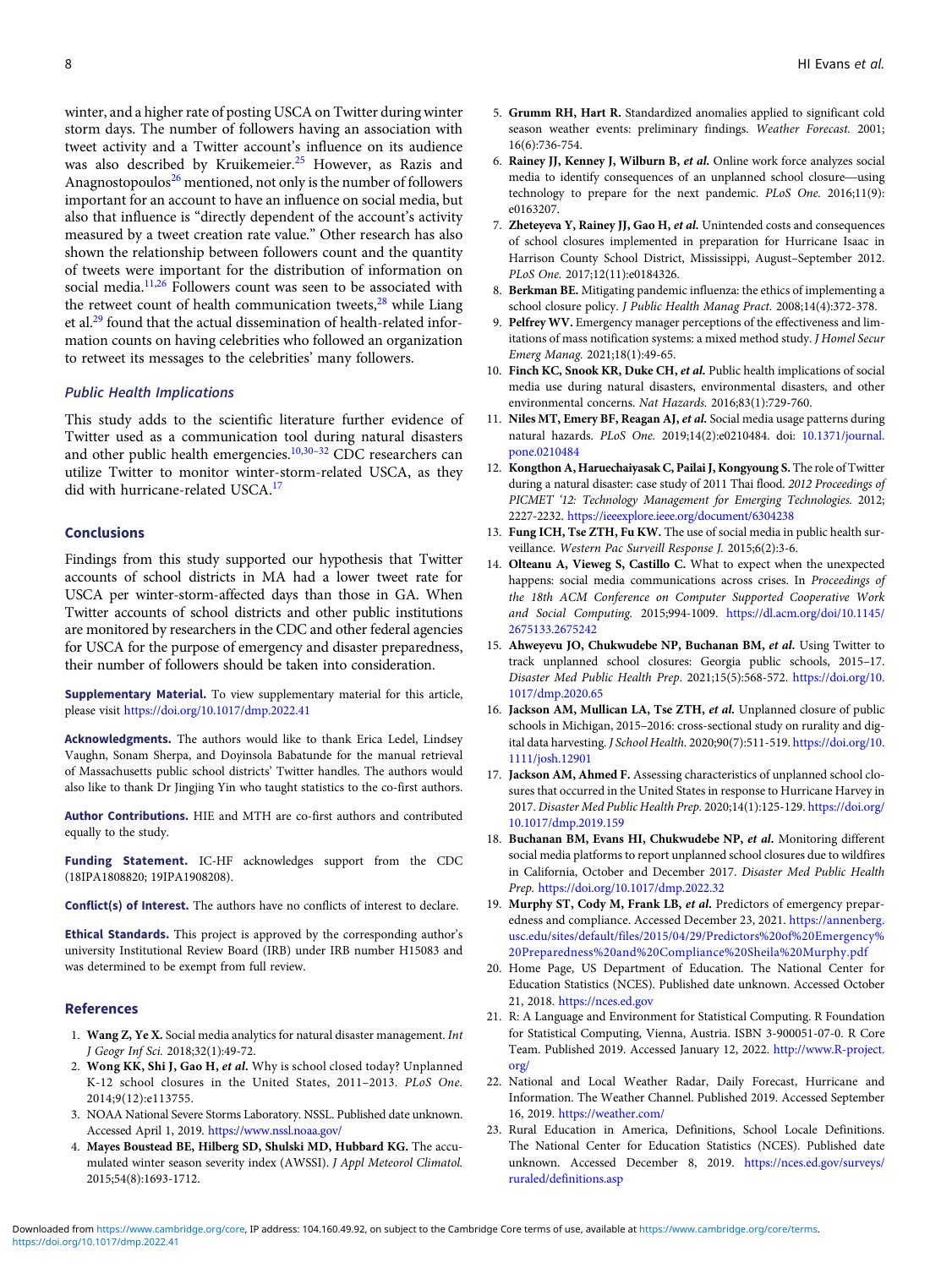- <span id="page-8-0"></span>24. Wojcik S, Hughes A. How Twitter users compare to the general public. Published April 24, 2019. Retrieved May 31, 2021. [https://www.pewinternet.](https://www.pewinternet.org/2019/04/24/sizing-up-twitter-users/) [org/2019/04/24/sizing-up-twitter-users/](https://www.pewinternet.org/2019/04/24/sizing-up-twitter-users/)
- 25. Kruikemeier S. How political candidates use Twitter and the impact on votes. Comput Hum Behav. 2014;34:131-139.
- 26. Razis G, Anagnostopoulos I. InfluenceTracker: rating the impact of a Twitter account. In: Iliadis L., Maglogiannis I., Papadopoulos H., Sioutas S., Makris C. (eds.) Artificial Intelligence Applications and Innovations. AIAI 2014. IFIP Advances in Information and Communication Technology, vol. 437, pp. 184-195. Berlin, Heidelberg: Springer. [https://](https://doi.org/https://doi.org/10.1007/978-3-662-44722-2_20) [doi.org/10.1007/978-3-662-44722-2\\_20](https://doi.org/https://doi.org/10.1007/978-3-662-44722-2_20)
- 27. Lachlan KA, Spence PR, Lin X, et al. Social media and crisis management: CERC, search strategies, and Twitter content. Comput Hum Behav. 2016;54:647.
- 28. Adnan MM, Yin J, Jackson AM, et al. World Pneumonia Day 2011–2016: Twitter contents and retweets. Int Health. 2019;11(4):297-305.
- 29. Liang H, Fung ICH, Tse ZTH, et al. How did Ebola information spread on Twitter: broadcasting or viral spreading? BMC Public Health. 2019; 19:438.
- 30. Fu KW, Liang H, Saroha N, et al. How people react to Zika virus outbreaks on Twitter? A computational content analysis. Am J Infect Control. 2016;44(12):1700-1702.
- 31. Fung ICH, Fu KW, Chan CH, et al. Social media's initial reaction to information and misinformation on Ebola, August 2014: facts and rumors. Public Health Rep. 2016;131(3):461-473.
- 32. Fung ICH, Zeng J, Chan CH, et al. Twitter and Middle East respiratory syndrome, South Korea, 2015: a multi-lingual study. Infect Dis Health. 2018;23(1):10-16.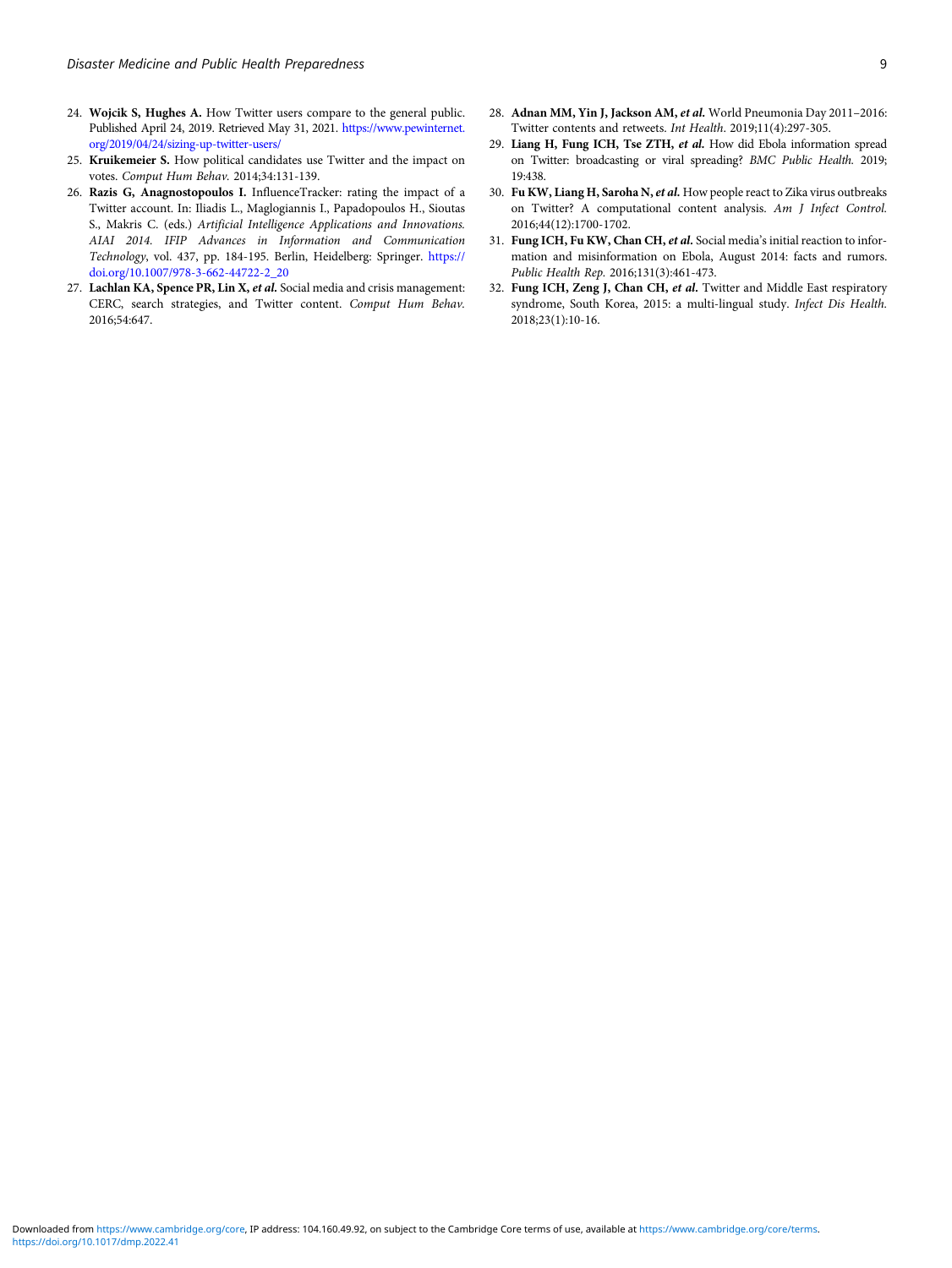# **Winter storms and unplanned school closure announcements on Twitter: Comparison between the states of Massachusetts and Georgia, 2017-18**

#### **Online Supplementary Materials**

Haley I. Evans <sup>1†</sup>, Maya T. Handberry <sup>1†</sup>, Kamalich Muniz-Rodriguez <sup>1</sup>, Jessica S. Schwind <sup>1</sup>, Hai Liang <sup>2</sup>, Bishwa B. Adhikari<sup>3</sup>, Martin I. Meltzer<sup>3</sup>, Isaac Chun-Hai Fung<sup>1,4\*</sup>

## † Co-first authors

\*Correspondence should be addressed to Isaac Chun-Hai Fung, PhD, Department of Biostatistics, Epidemiology & Environmental Health Sciences, Jiann-Ping Hsu College of Public Health, P.O. Box 7989, Georgia Southern University, Statesboro, GA 30460-7989, U.S.A. Telephone: +1 912 478 5079; Fax: +1 912 478 0171. Email: cfung@georgiasouthern.edu ORCID: 0000-0001-5496-2529

1 Department of Biostatistics, Epidemiology and Environmental Health Sciences, Jiann-Ping Hsu College of Public Health, Georgia Southern University

2 School of Journalism and Communication, Chinese University of Hong Kong

3 Health Economics and Modeling Unit, Division of Preparedness and Emerging Infections, National Center for

Emerging and Zoonotic Infectious Diseases, Centers for Disease Control and Prevention

4 Guest Researcher, Health Economics and Modeling Unit, Division of Preparedness and Emerging Infections,

National Center for Emerging and Zoonotic Infectious Diseases, Centers for Disease Control and Prevention

Disclaimer: The opinions expressed in this article are that of the authors and do not necessarily represent the official positions of the Centers for Disease Control and Prevention or the United States Government.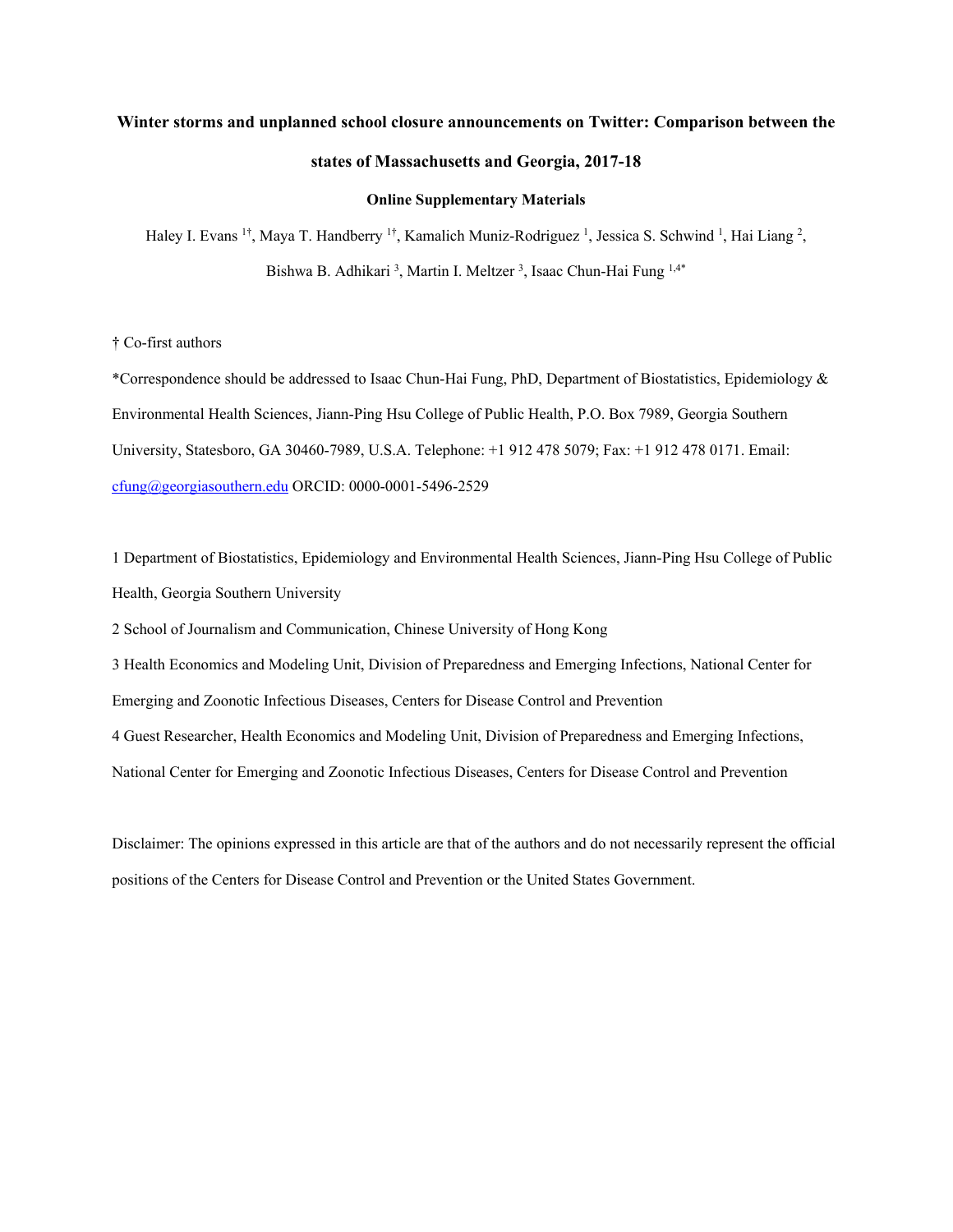# **Outline**

Part I: Data Collection, Documentation, Codebook and

Part II: Further Discussion

Part III: Supplementary Tables

Part IV: Additional Figures

# **Acronyms**

API: Application Programming Interface

GA: Georgia

MA: Massachusetts

NCES: National Center for Education Statistics

USCA: Unplanned School Closure Announcements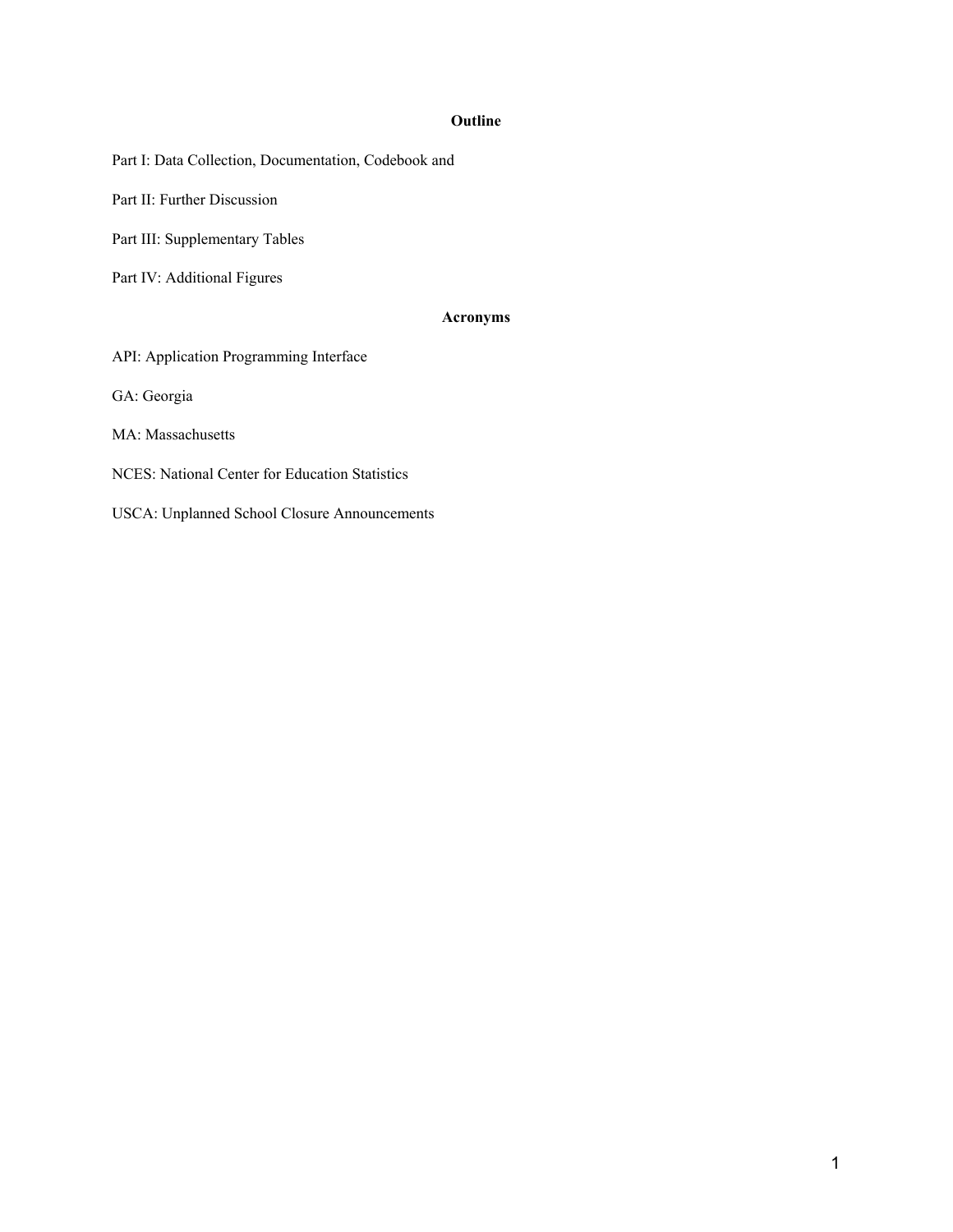### **Part I: Data Collection, Documentation, and Codebook**

Manual Codebook Creators: Haley I. Evans and Maya T. Handberry Lead Manual Data Collectors: Haley I. Evans and Maya T. Handberry Project PI (and liaison with CDC): Isaac Chun-Hai Fung Project Co-PI(s): Bishwa B. Adhikari, Jessica S. Schwind, Martin I. Meltzer

# **Project Objective**

The purpose of this project is to quantify and compare the rates of unplanned school closure announcements on Twitter between public school districts in Massachusetts and Georgia during the Winter Season of 2017-2018.

#### **Procedure Data Collection, Processing, and Editing**

#### **Component description**

Data downloaded from the NCES website (https://nces.ed.gov/) contained demographic school information such as district name, county the district is located in, total number of students, and student-teacher ratio, etc. Each of the following spreadsheets contained the school name, district name, school address, locality (city, suburb, town, or rural), Twitter account, Twitter announcements, etc.

- Georgia Public School Districts
- Massachusetts Public School Districts

**Phase 1**: Public School District Twitter Handle Collection

- a) Identified winter storms that affected the two states
- b) Downloaded public-school district data from the NCES website.
- c) Manually searched for Twitter accounts for each public-school district.
- d) Verified Twitter handles by clicking on the links on the school district's webpage.

e) If the webpage was not found, OR a Twitter handle was not located on the webpage, searched for the school/district name and address on Google with the word "Twitter".

f) Verified Twitter handle by checking the school address/location.

g) If the above methods were still unsuccessful, used the search function on the Twitter homepage (www.twitter.com) to search the name and address of the district.

h) Only Twitter handles owned by the superintendent or school district were accepted.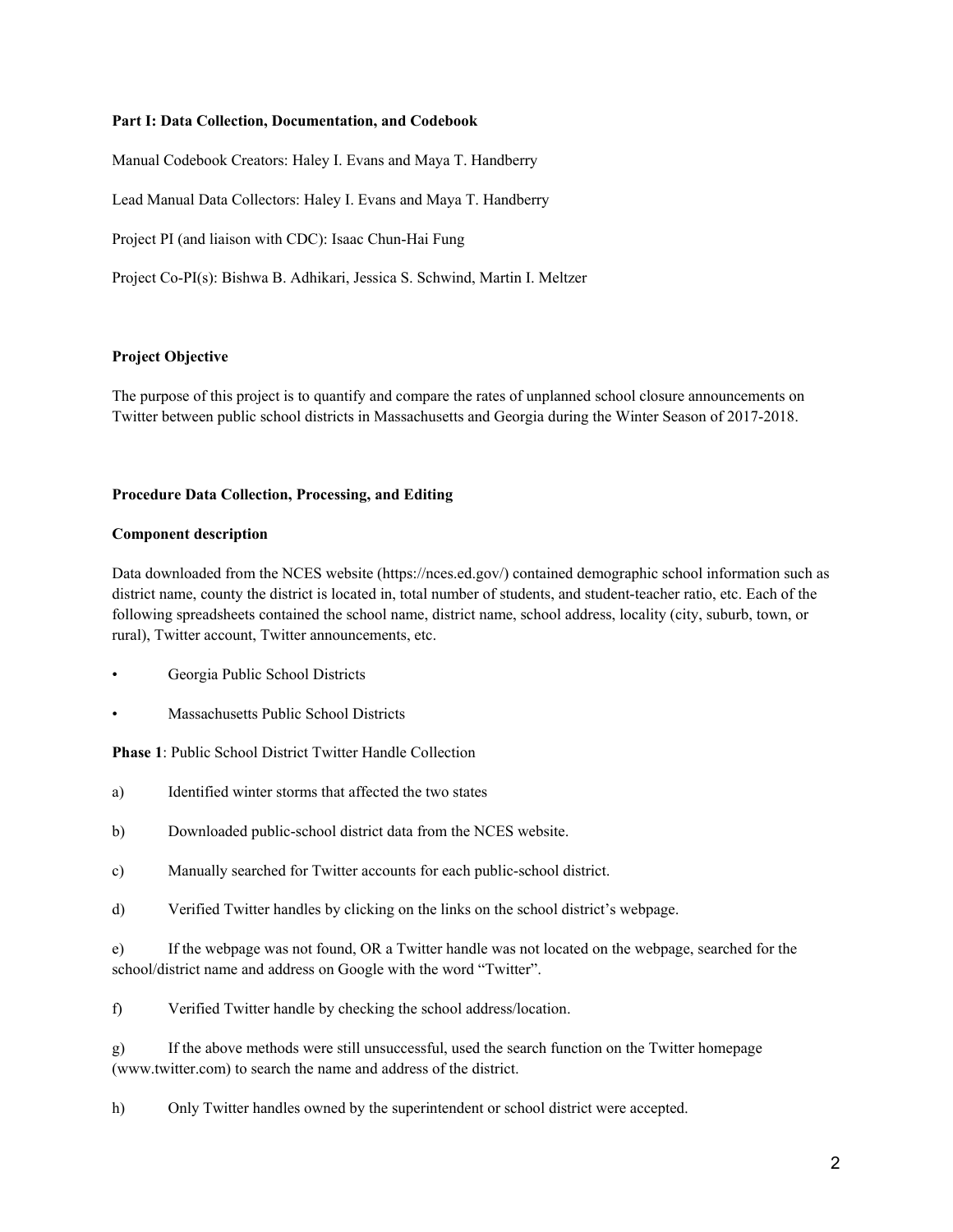### **Phase 2:** Tweet Extraction and Data Management

a) Using the Twitter handles, the Tweets were identified for the public school districts using API

b) Merged the data obtained from NCES and API

c) Determined the correct amount of days for the school year, the winter season, and the affected days for Winter Storms for the two states

d) Subsetted the data into three data sets for each state: school year, winter season, and Unplanned School Closure Announcements

d) Created a new variable for the rate of frequency of tweets by the amount of days

e) Determined the correct locale label from NCES locality data

e) Created a new variable for locale variable from NCES locality variable

f) Converted all relevant variables to numeric variables for further use

g) In the Unplanned School Closure Announcements data set for the two states, created new variables for the log10 version of relevant tweets

h) Merged the Unplanned School Closure Announcements data for the two states

**Keywords:** Closed, Storm\* Snow\*, Quinn, Riley, Skylar, Toby, Grayson, Benji, Inga, Hunter, Closure\*, Weather, Air Quality, Power, Outage\*, Temperature\*, Road\*, Condition\*, Ice, Cold, Icy, Blizzard\*, Closing\*, Flooding, Flood\*, Cancellation\*, Cancel, Cancelled, Snowfall\*, Safety, Dismissed, Prepare, Emergency, Preparedness, Snowstorm **\***plural form of the specific words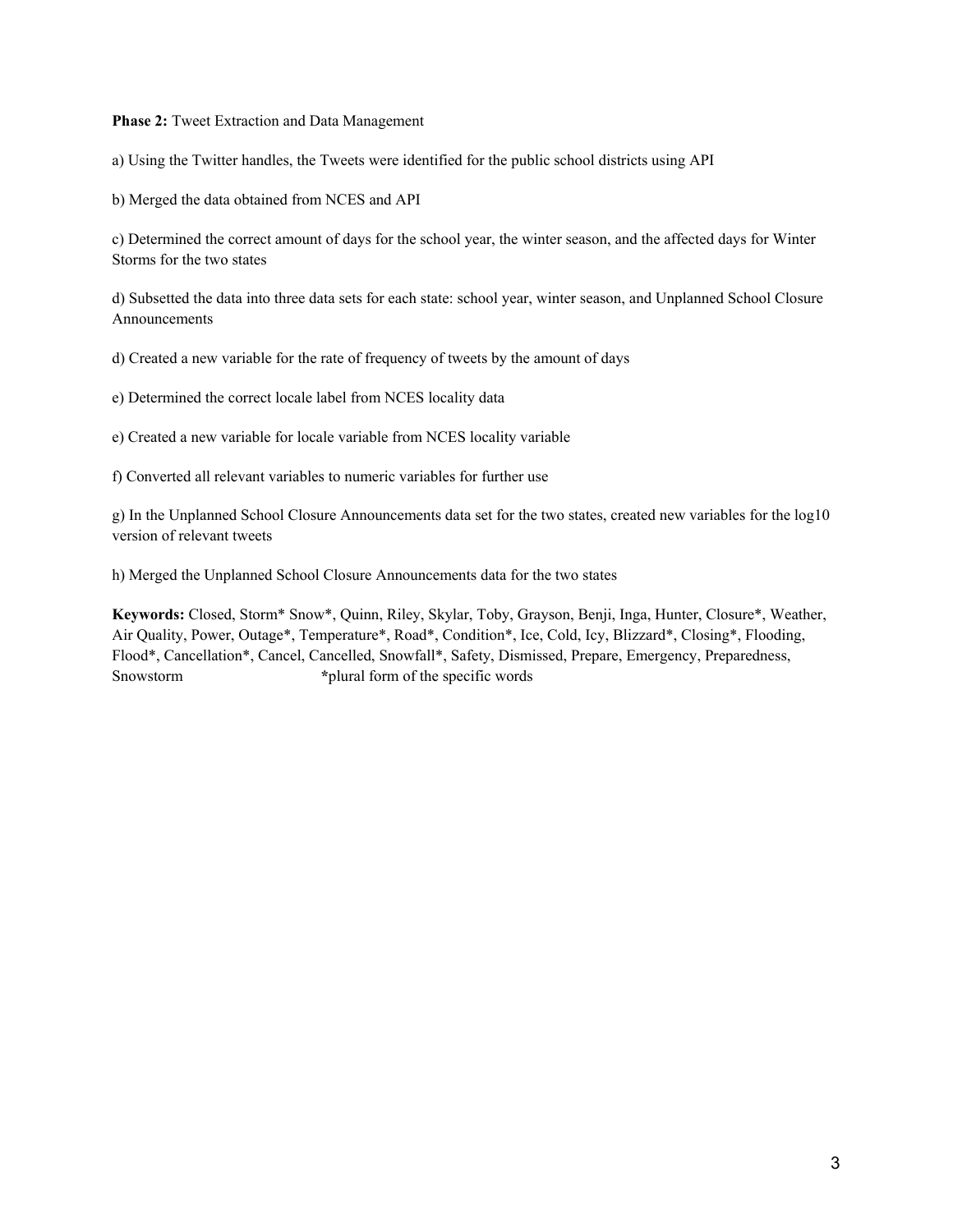# **Part II: Further Discussion**

As presented in the main text, increases in Twitter usage was seen during all winter storms in both Massachusetts and Georgia except for Winter Storm Toby in Massachusetts. A possible reason was that Winter Storm Skylar occurred the week prior to Toby. Schools could have already been closed and fewer tweets from the school district Twitter accounts were needed to inform about the school closure. It could be that only one tweet was sent out saying schools will remain closed instead of multiple tweets including reminders and other weather information.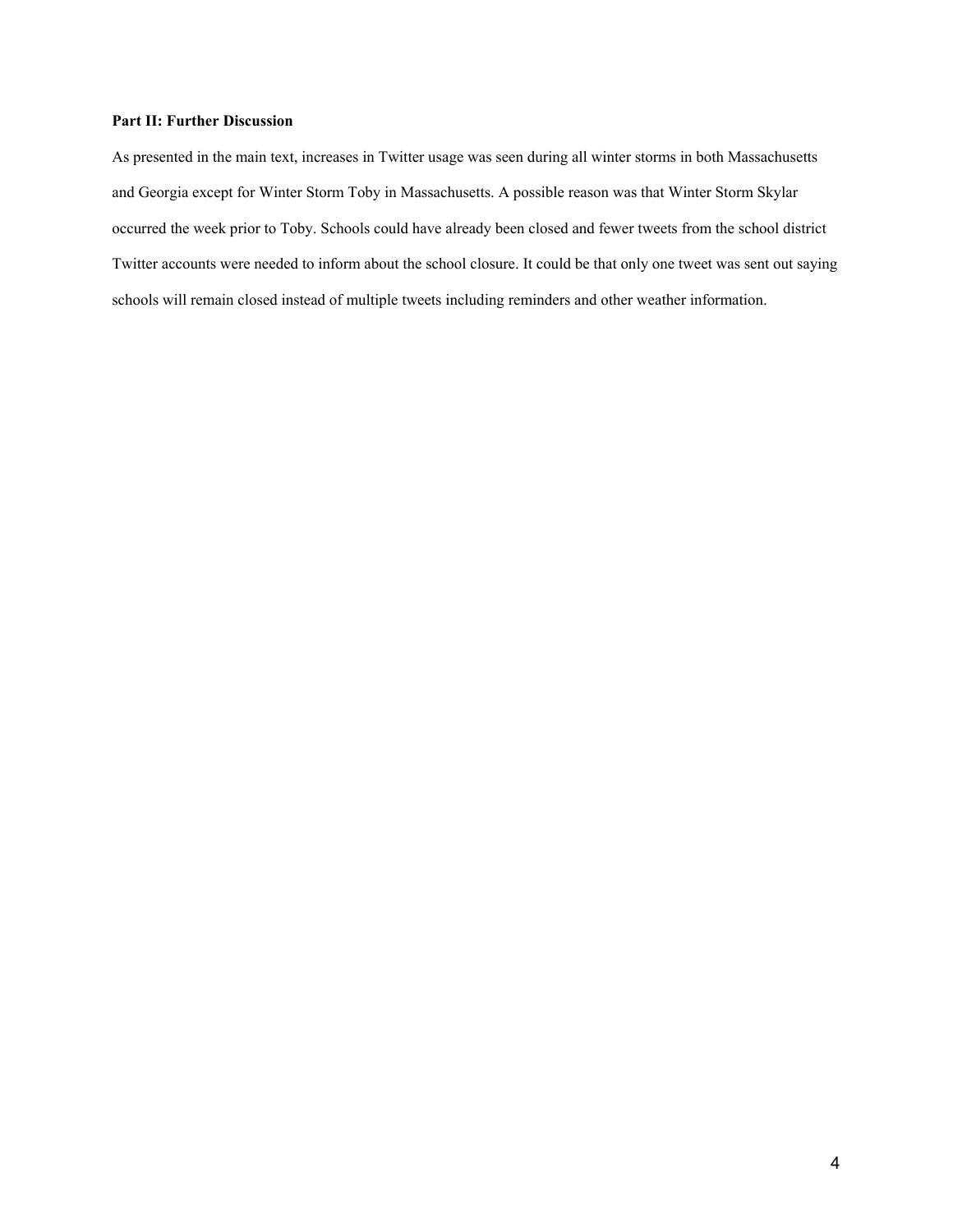# **Part III: Supplementary Tables**

Table S1. Descriptive statistics of school districts in Georgia and Massachusetts, and among those with Twitter handles, the number of tweets per district.

|                                                                                                                                                                                | Georgia              | <b>Massachusetts</b> |
|--------------------------------------------------------------------------------------------------------------------------------------------------------------------------------|----------------------|----------------------|
| Number of school districts                                                                                                                                                     | 232                  | 431                  |
| <b>National Center for Education Statistics data</b>                                                                                                                           |                      |                      |
| Number of students, median (range)                                                                                                                                             | $7,122(110-178,214)$ | $1,868(95-66,194)$   |
| Student-teacher ratio, median (range)                                                                                                                                          | $15(1-18)$           | $36(1-102)$          |
| <b>Twitter data of school districts with Twitter handles</b><br>Number (%) of school districts with Twitter handles*<br>Number of tweets per district in academic year 2017-18 | 66 (28.45)<br>689    | 176 (40.84)<br>347   |
| Number of tweets per district in the 2017-18 winter season<br>tweets per district                                                                                              | 245 (35.56)          | 134 (38.62)          |
| (% of the whole academic year)                                                                                                                                                 |                      |                      |
| Number of 2017-18 winter storm related unplanned school<br>closure announcement tweets per district (% of the whole<br>academic year)                                          | 18(2.61)             | 23 (6.63)            |

\* A chi-square test was run to determine significant difference between the percentage of districts with Twitter handles among GA and MA. The p-value was 0.04.

|                   | Georgia            |                          | Massachusetts          |                          |  |
|-------------------|--------------------|--------------------------|------------------------|--------------------------|--|
| Category of Tweet | District Count (%) | <b>Total Tweet Count</b> | District Count $(\% )$ | <b>Total Tweet Count</b> |  |
| Count             |                    | $(\%)$                   |                        | (%)                      |  |
| Less than $250$   | 19(28.8)           | 1,946(4.3)               | 116(65.9)              | 11,494 (18.8)            |  |
| 251-500           | 14(21.2)           | 5,195(11.4)              | 22(12.5)               | 8,260 (13.6)             |  |
| 501-750           | 15(22.7)           | 9,138(20.1)              | 13(7.4)                | 8,017 (13.2)             |  |
| 751-1,000         | 3(4.5)             | 2,570(5.7)               | 11(6.3)                | 9,664(15.9)              |  |
| 1,001-1,250       | 2(3.0)             | 2,271(5.0)               | 3(1.7)                 | 3,258(5.4)               |  |
| $1,251-1,500$     | 2(3.0)             | 2,752(6.1)               | 0(0)                   | 0(0)                     |  |
| 1,501-1,750       | 4(6.1)             | 6,333(13.9)              | 6(3.4)                 | 9,370 (15.4)             |  |
| 1,751-2,000       | 2(3.0)             | 3,658(8.0)               | 1(0.6)                 | 1,966(3.2)               |  |
| 2,001-2,250       | 2(3.0)             | 4,082(9.0)               | 3(1.7)                 | 6,280(10.3)              |  |
| 2,250-2,500       | 2(3.0)             | 4,723(10.4)              | 0(0)                   | 0(0)                     |  |
| More than $2,500$ | 1(1.5)             | 2,793(6.1)               | 1(0.6)                 | 2,526(4.2)               |  |
| Total             | 66 (100)           | 45,461 (100)             | 176 (100)              | 60,835(100)              |  |

Table S2. District and tweet count (%) by Twitter activity and by state in Georgia and Massachusetts in the academic year of 2017-18.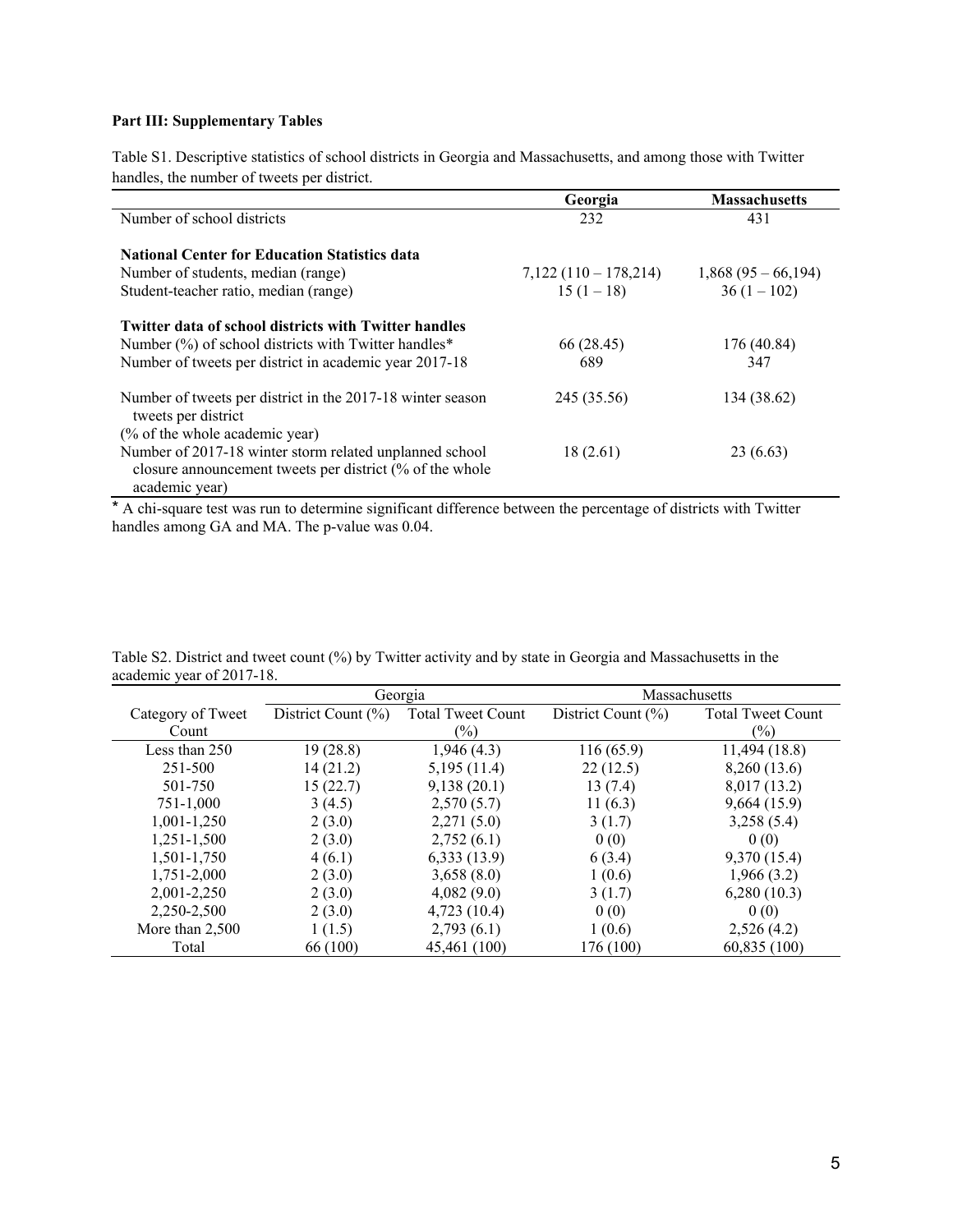|                        | 2017-2018 School Year |                 |               |
|------------------------|-----------------------|-----------------|---------------|
|                        | Georgia               | Massachusetts   | $P-value*$    |
| Number of Schools,     | 15                    | 6               | < 0.0001      |
| Median (IQR)           | $(6-37)$              | $(4-9)$         |               |
| Number of Students,    | 10,305                | 3,040           | < 0.0001      |
| Median (IQR)           | $(4,402-41,916)$      | $(1,644-5,184)$ |               |
| Student-teacher ratio, | 15.3                  | 35              | < 0.0001      |
| Median (IQR)           | $(14.6 - 15.9)$       | $(24-47)$       |               |
| Followers count,       | 2.808                 | 1.052           | $\leq 0.0001$ |
| Median (IQR)           | $(1,044-16,669)$      | $(628-2,104)$   |               |
| Following count,       | 100                   | 102             | 0.27          |
| Median (IQR)           | $(28-232)$            | $(38-261)$      |               |

Table S3. Median (interquartile range, IQR) of numbers of schools and students, student-teacher ratio, follower count and following count for Georgia and Massachusetts school districts during the 2017-2018 school year among the districts that have Twitter accounts.

\* The Wilcoxon Signed-Rank Test was used to compare medians between the states.

Table S4. Median (interquartile range) of rate of tweets per day.

|                      | 2017-2018 School | 2017-2018       | 2017-2018                           |
|----------------------|------------------|-----------------|-------------------------------------|
|                      | Year             | Winter Season   | Winter Storm Unplanned              |
|                      |                  |                 | <b>School Closure Announcements</b> |
| Georgia              | 3.84             | 4.57            | 3.38                                |
|                      | $(1.63 - 5.57)$  | $(1.77 - 5.62)$ | $(1.88 - 5.25)$                     |
| <b>Massachusetts</b> | 2.36             | 1.24            | 0.79                                |
|                      | $(0.98 - 4.24)$  | $(0.55 - 2.15)$ | $(0.49-1.64)$                       |
| $P-Value*$           | 0.003            | 0.69            | 0.31                                |

\*The Wilcoxon Signed-Rank Test was used to compare the rate medians.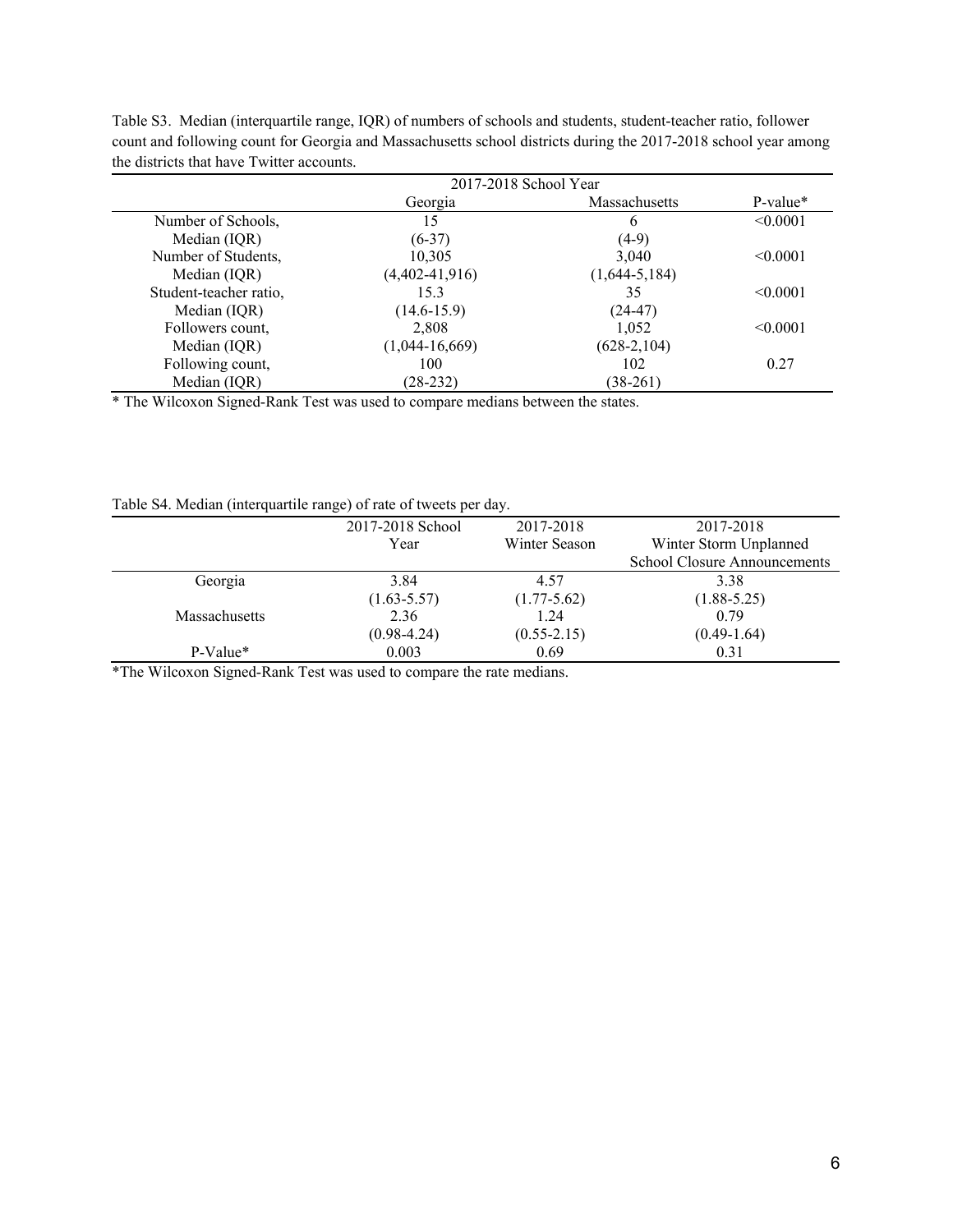|  |  |  | Table S5. Individual crude rate ratios of unplanned school closure announcements comparing GA and MA. |
|--|--|--|-------------------------------------------------------------------------------------------------------|
|  |  |  |                                                                                                       |

|                      |                      | ຼ             |
|----------------------|----------------------|---------------|
| Variable             | Rate Ratios (95% CI) | P-value       |
| State                |                      | $\leq 0.0001$ |
| <b>Massachusetts</b> | 0.25(0.20, 0.33)     |               |
| Georgia              | Reference            |               |

Negative binomial regression was used and the response variable was the "rate" i.e. the frequency of total tweets/affected days.

| Table S6. Adjusted rate ratios of unplanned school closure announcements comparing GA and MA with $log_{10}$ |  |  |
|--------------------------------------------------------------------------------------------------------------|--|--|
| transformed student number variable.                                                                         |  |  |

| Variable                 | Rate Ratios (95% CI) | <b>P-value</b> |
|--------------------------|----------------------|----------------|
| <b>State</b>             |                      | < 0.0001       |
| <b>Massachusetts</b>     | 0.33(0.25, 0.44)     |                |
| Georgia                  | Reference            |                |
| $Log10$ (Student number) | 1.47 (1.20, 1.80)    | 0.0009         |

Negative binomial regression was used and the response variable was the "rate" i.e. the frequency of total tweets/affected days.

| Table S7. Adjusted rate ratios of unplanned school closure announcements comparing GA and MA with $log_{10}$ |  |  |
|--------------------------------------------------------------------------------------------------------------|--|--|
| transformed student number variable and interaction term.                                                    |  |  |

| Variable                       | Rate Ratios (95% CI) | P-value |
|--------------------------------|----------------------|---------|
| <b>State</b>                   |                      | 0.06    |
| <b>Massachusetts</b>           | 0.19(0.04, 0.86)     |         |
| Georgia                        | Reference            |         |
| $Log10$ (Student number)       | 1.36(1.00, 1.82)     | 0.10    |
| $Log10$ (Student number)*State | 1.16(0.77, 1.75)     | 0.53    |

Negative binomial regression was used and the response variable was the "rate" i.e. the frequency of total tweets/affected days.

| Table S8. Adjusted rate ratios of unplanned school closure announcements comparing GA and MA with $log_{10}$ |  |  |
|--------------------------------------------------------------------------------------------------------------|--|--|
| transformed student-teacher ratio variable.                                                                  |  |  |

| Variable                        | Rate Ratios (95% CI) | P-value  |
|---------------------------------|----------------------|----------|
| <b>State</b>                    |                      | < 0.0001 |
| <b>Massachusetts</b>            | 0.26(0.20, 0.35)     |          |
| Georgia                         | Reference            |          |
| $Log10$ (Student-teacher ratio) | 0.90(0.62, 1.27)     | 0.58     |

Negative binomial regression was used and the response variable was the "rate" i.e. the frequency of total tweets/affected days.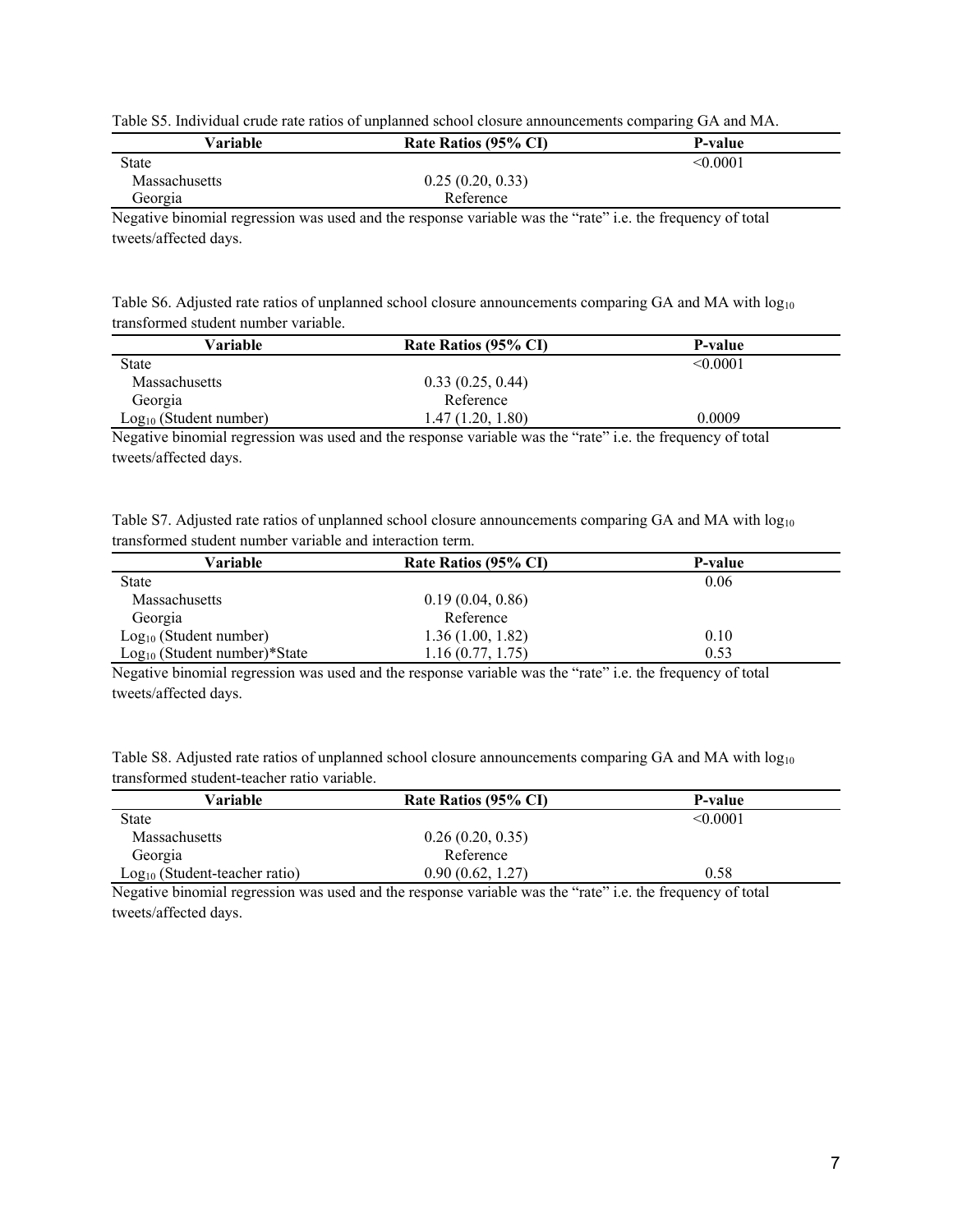| umiolohinvu onuvent neuvilel lunio + mliuole mitu ilineluvuoli nellin |                      |                |  |  |
|-----------------------------------------------------------------------|----------------------|----------------|--|--|
| Variable                                                              | Rate Ratios (95% CI) | <b>P-value</b> |  |  |
| <b>State</b>                                                          |                      | 0.01           |  |  |
| Massachusetts                                                         | 0.11(0.01, 0.48)     |                |  |  |
| Georgia                                                               | Reference            |                |  |  |
| $Log10$ (Student-teacher ratio)                                       | 0.47(0.08, 1.45)     | 0.30           |  |  |
| Log <sub>10</sub> (Student-teacher ratio)*State                       | 2.03(0.62, 12.42)    | 0.34           |  |  |

Table S9. Adjusted rate ratios of unplanned school closure announcements comparing GA and MA with log<sub>10</sub> transformed student-teacher ratio variable and interaction term.

Negative binomial regression was used and the response variable was the "rate" i.e. the frequency of total tweets/affected days.

Table S10. Adjusted rate ratios of unplanned school closure announcements comparing GA and MA with log<sub>10</sub> transformed following count variable.

| Variable                  | Rate Ratios (95% CI) | P-value  |
|---------------------------|----------------------|----------|
| <b>State</b>              |                      | < 0.0001 |
| <b>Massachusetts</b>      | 0.26(0.20, 0.33)     |          |
| Georgia                   | Reference            |          |
| $Log10$ (Following count) | .30(1.12, 1.51)      | 0.0009   |

Negative binomial regression was used and the response variable was the "rate" i.e. the frequency of total tweets/affected days.

|  | Table S11. Adjusted rate ratios of unplanned school closure announcements comparing GA and MA with $log_{10}$ |  |  |  |
|--|---------------------------------------------------------------------------------------------------------------|--|--|--|
|  | transformed following count variable and interaction term.                                                    |  |  |  |

| Variable                        | Rate Ratios (95% CI) | P-value  |
|---------------------------------|----------------------|----------|
| <b>State</b>                    |                      | $0.004*$ |
| <b>Massachusetts</b>            | 0.34(0.17, 0.69)     |          |
| Georgia                         | Reference            |          |
| $Log10$ (Following count)       | 1.45(1.08, 1.91)     | $0.01*$  |
| $Log10$ (Following count)*State | 0.86(0.62, 1.21)     | 0.40     |

Negative binomial regression was used and the response variable was the "rate" i.e. the frequency of total tweets/affected days.

| Table S12. Adjusted rate ratios of unplanned school closure announcements comparing GA and MA with log <sub>10</sub> |  |  |
|----------------------------------------------------------------------------------------------------------------------|--|--|
| transformed followers count variable.                                                                                |  |  |

| Variable                  | Rate Ratios (95% CI)                                  | P-value       |
|---------------------------|-------------------------------------------------------|---------------|
| <b>State</b>              |                                                       | < 0.0001      |
| Massachusetts             | 0.40(0.31, 0.51)                                      |               |
| Georgia                   | Reference                                             |               |
| $Log10$ (Followers count) | 2.19(1.80, 2.68)                                      | < 0.0001      |
|                           | . .<br>.<br>$\sim$ $\sim$ $\sim$ $\sim$ $\sim$ $\sim$ | $\sim$ $\sim$ |

Negative binomial regression was used and the response variable was the "rate" i.e. the frequency of total tweets/affected days.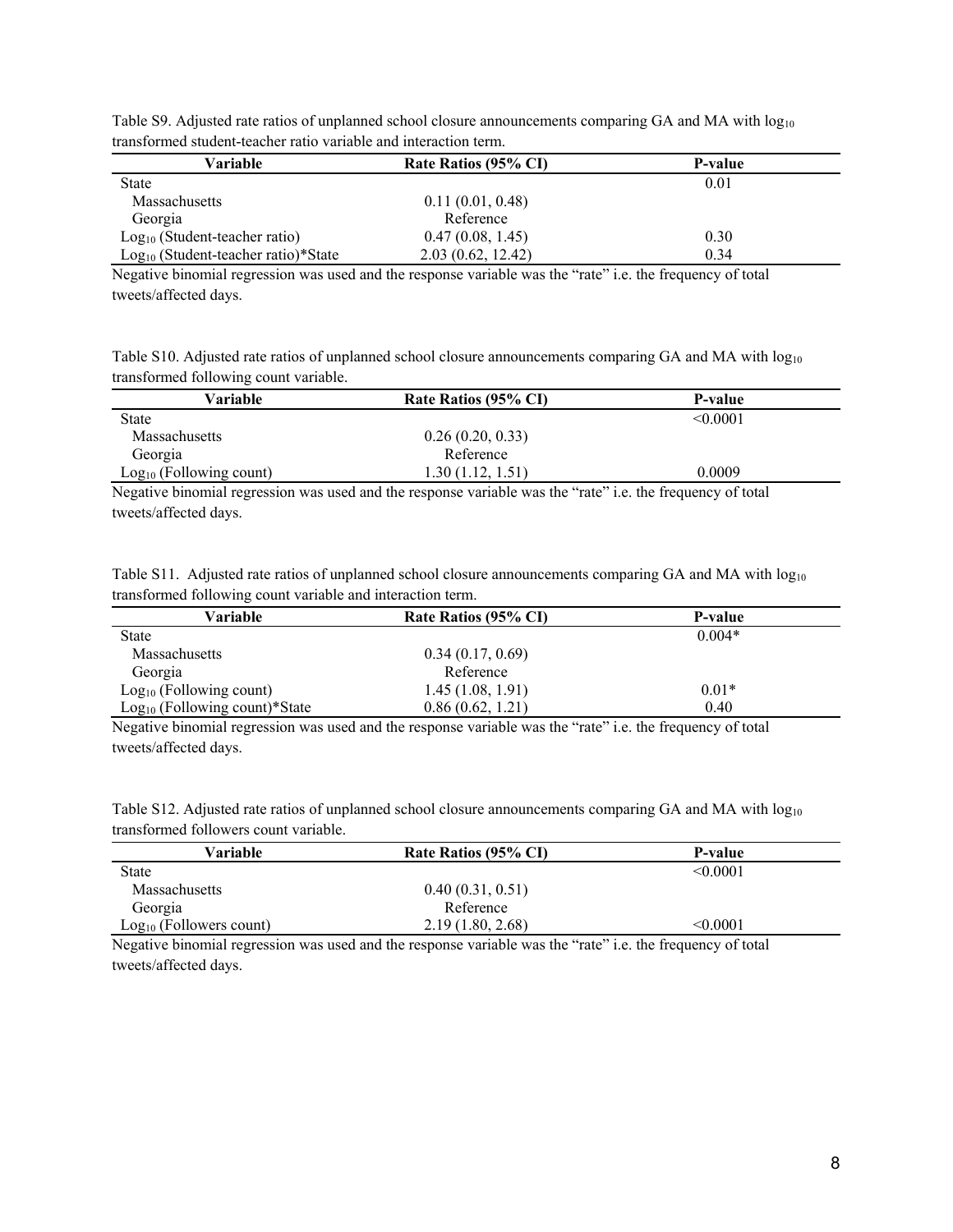| Variable                        | Rate Ratios (95% CI) | P-value |  |  |
|---------------------------------|----------------------|---------|--|--|
| <b>State</b>                    |                      | 0.04    |  |  |
| Massachusetts                   | 0.30(0.09, 1.04)     |         |  |  |
| Georgia                         | Reference            |         |  |  |
| $Log10$ (Followers count)       | 2.10(1.61, 2.77)     | 0.0007  |  |  |
| $Log10$ (Followers count)*State | 1.10 (0.74, 1.63)    | 0.62    |  |  |

Table S13. Rate ratios of unplanned school closure announcements comparing GA and MA with  $log_{10}$  transformed followers count variable and interaction term.

Negative binomial regression was used and the response variable was the "rate" i.e. the frequency of total tweets/affected days.

Table S14. Assessing for confounding for the compared GA and MA unplanned school closure announcements.

|                                 | Adjusted Rate Ratios (95% CI) for the<br>variable State (primary outcome of<br>interest) | Percentage Change in the<br><b>Point Estimate</b> |
|---------------------------------|------------------------------------------------------------------------------------------|---------------------------------------------------|
| Crude Rate Ratio                | 0.25(0.20, 0.33)                                                                         |                                                   |
| Potential confounding variable  |                                                                                          |                                                   |
| $Log10$ (Student number)        | 0.33(0.25, 0.44)                                                                         | 20.03%                                            |
| $Log10$ (Student-teacher ratio) | 0.26(0.20, 0.35)                                                                         | 2.83%                                             |
| $Log10$ (Following count)       | 0.26(0.20, 0.33)                                                                         | 2.83%                                             |
| $Log10$ (Followers count)       | 0.40(0.31, 0.51)                                                                         | 33.90%                                            |

The 10% rule was used in order to determine if a variable was a confounder in the relationship between state and tweet rate. The adjusted rate ratios for the variable State (Massachusetts, as compared to Georgia) were compared to the crude rate ratio of 0.25 (95% CI, 0.20, 0.33) using [ln(crude)-ln(adjusted)]/ln(crude). Log<sub>10</sub> (Student number) and Log<sub>10</sub> (Followers count) were found to be confounders of the relationship between state and unplanned school closure announcements during the winter storm affected days.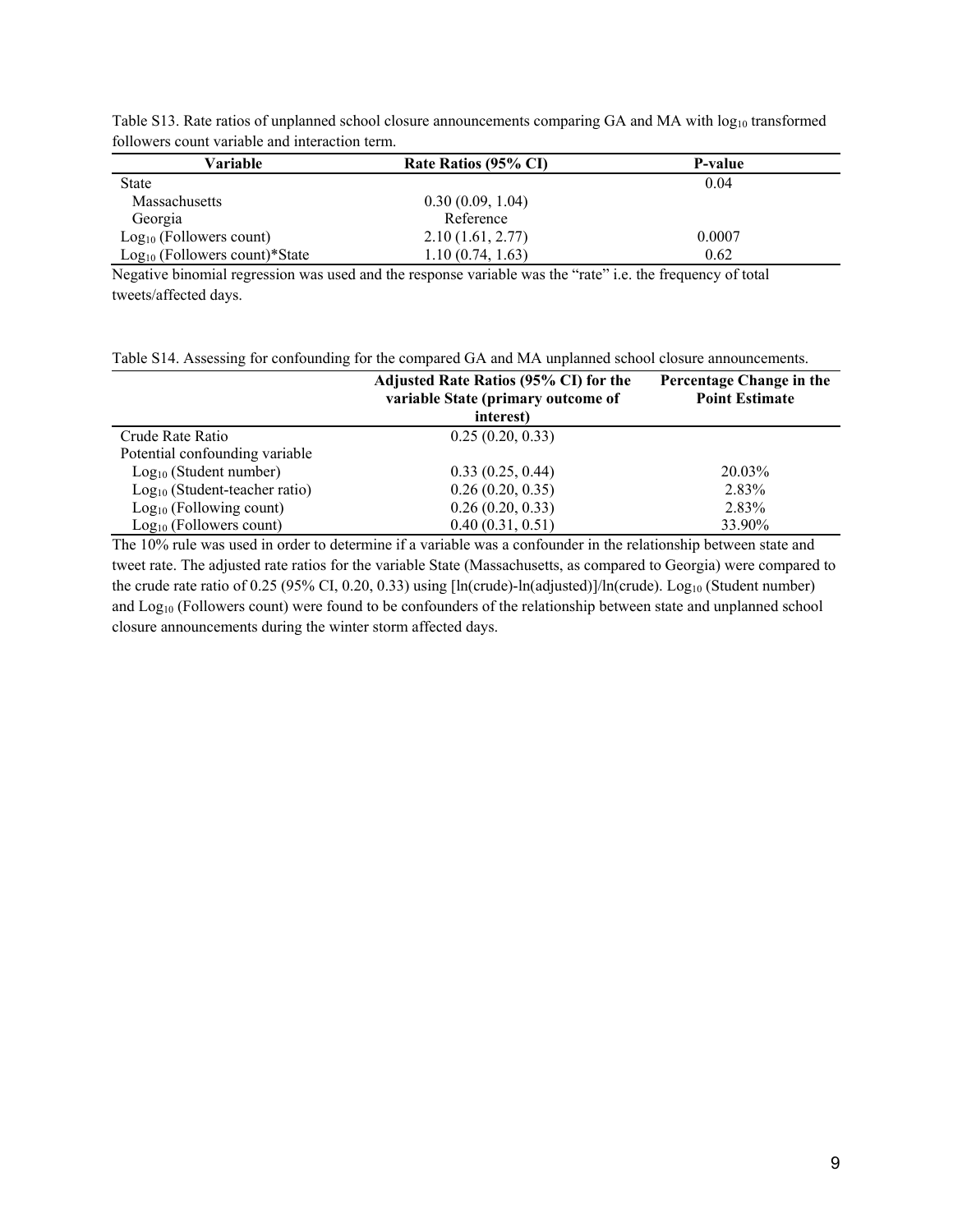# **Part IV: Supplementary Figures**

Figure S1. Distribution of Georgia (GA) school district Twitter accounts by frequency of tweets per account.



# **Histogram for GA Districts**

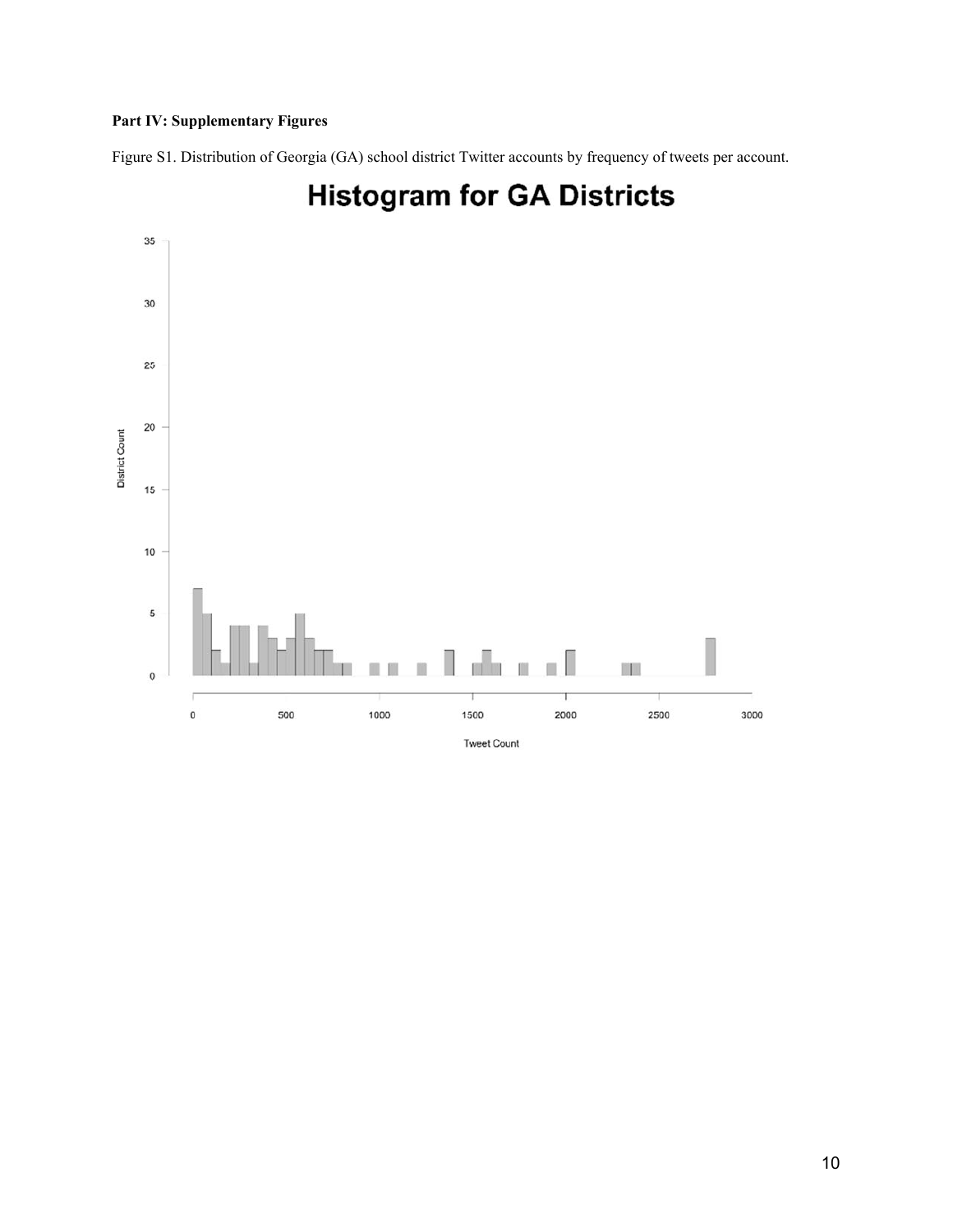

# **Histogram for MA Districts**

Figure S2. Distribution of Massachusetts (MA) school district Twitter accounts by frequency of tweets per account.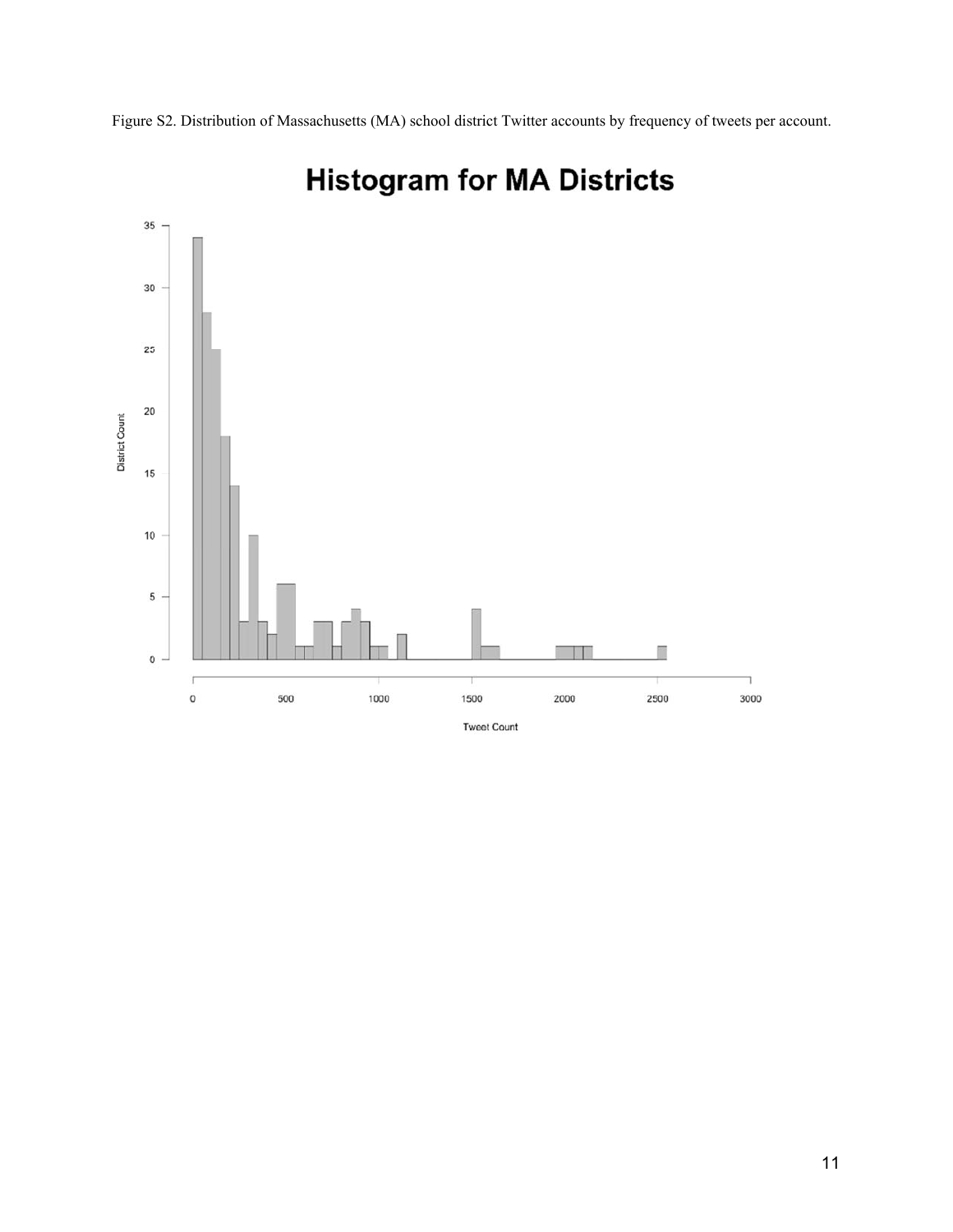



This plot includes the correlation coefficient, scatter plot, and histograms for each variable.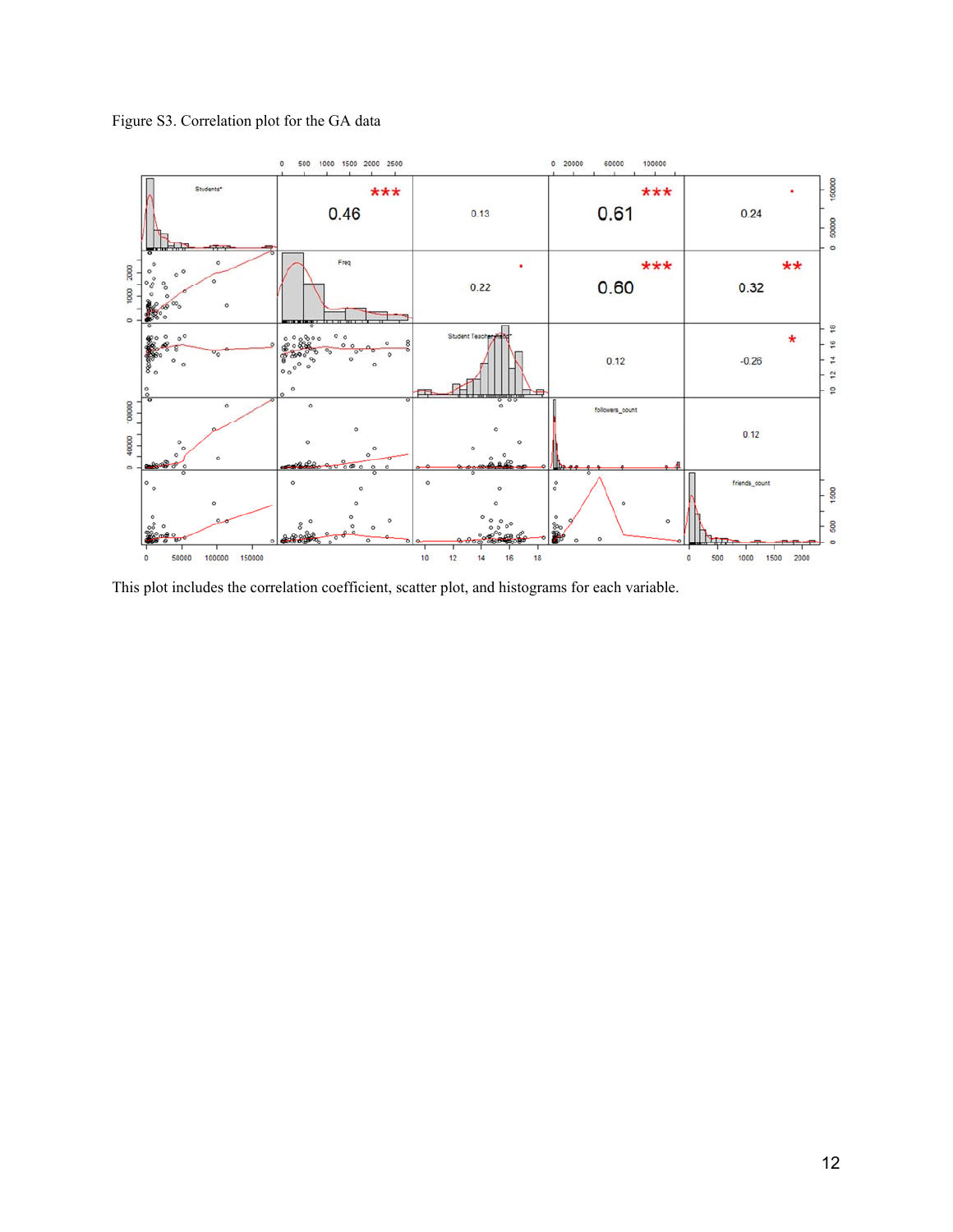

# Figure S4. Log transformed correlation plot for the GA data

This plot includes the correlation coefficient, scatter plot, and histograms for each variable.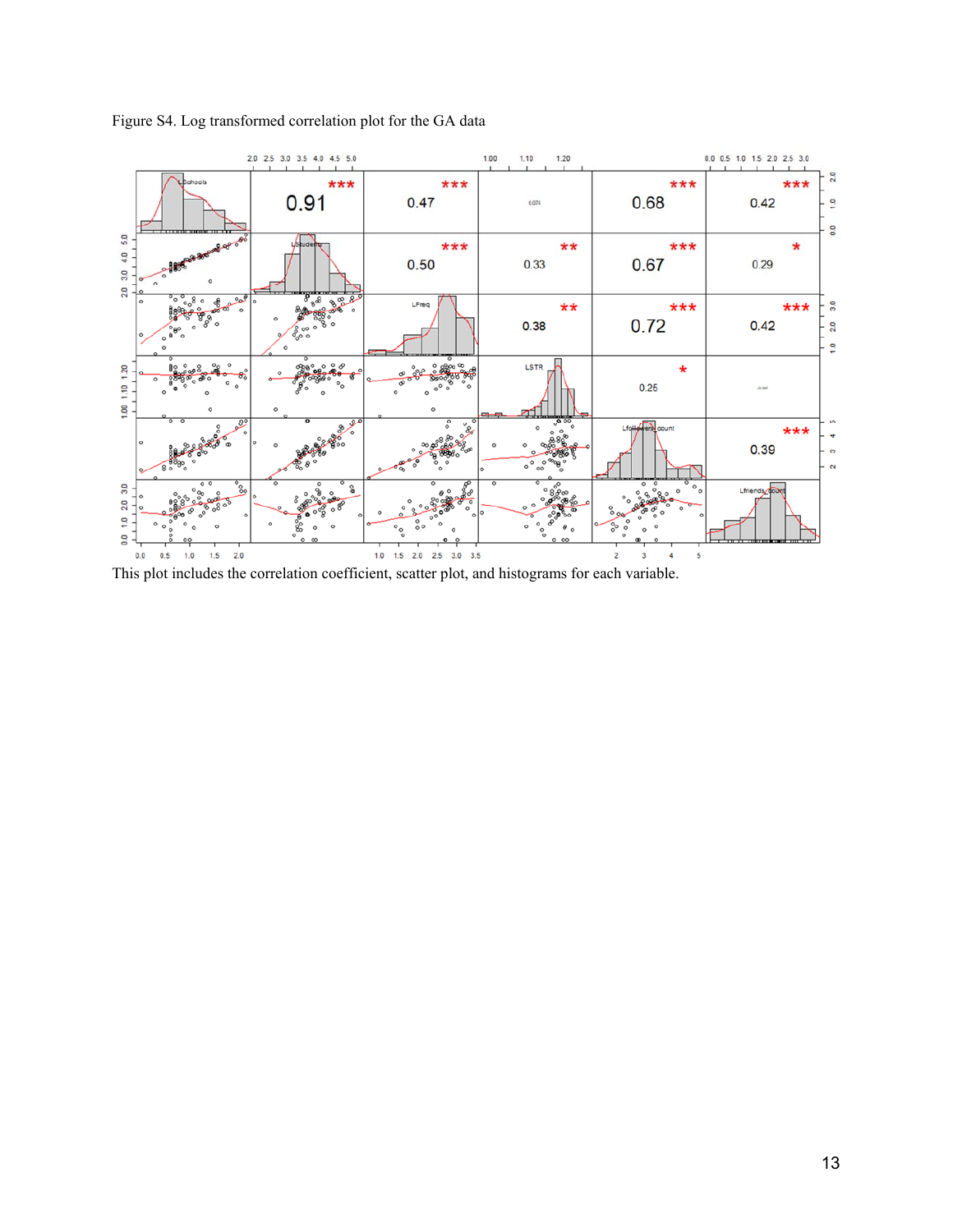Figure S5. Correlation plot for the MA data



This plot includes the correlation coefficient, scatter plot, and histograms for each variable.